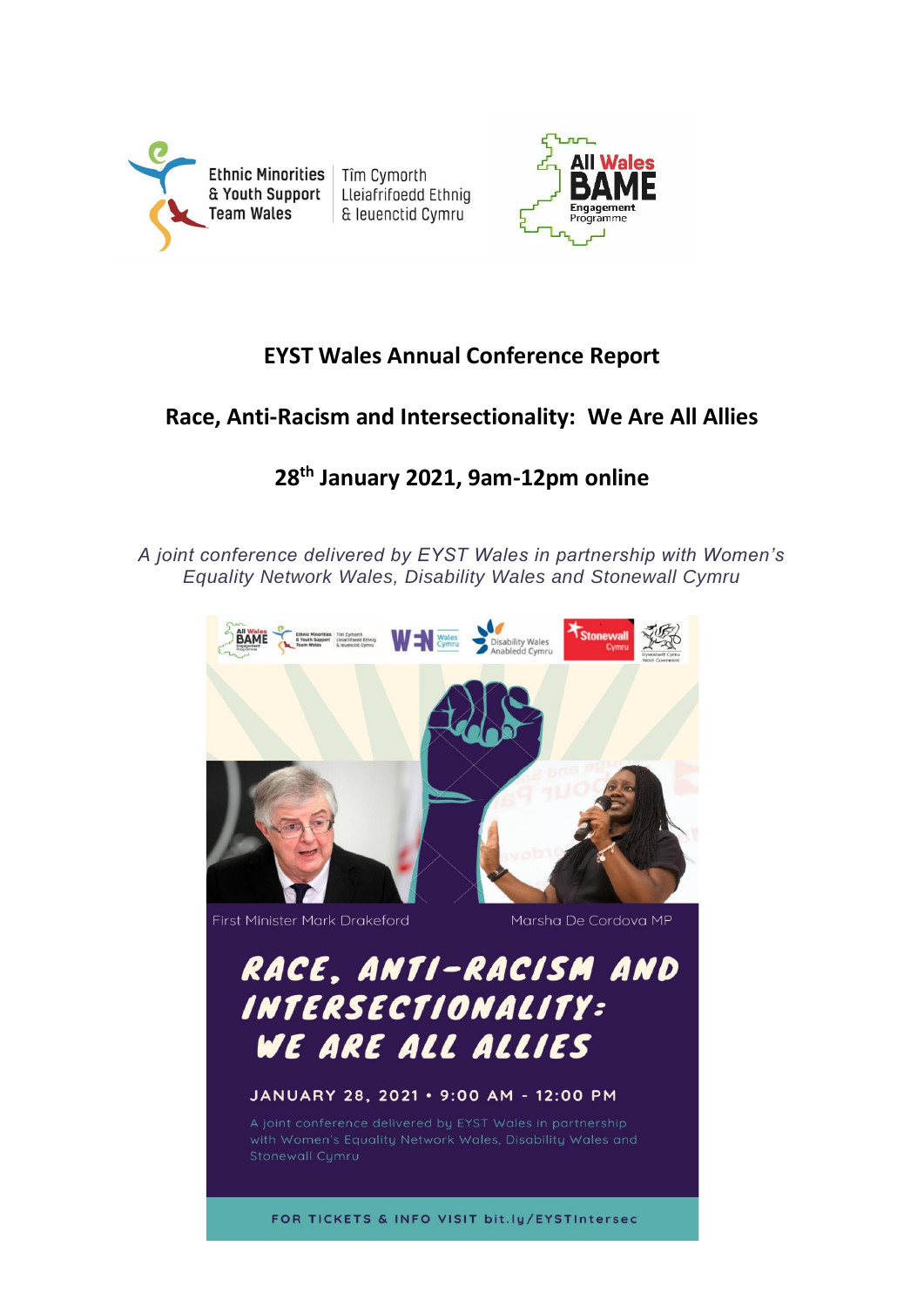## **Contents**

| 2. All Wales BAME Engagement Programme: Reflections & Achievements- Rocio Cifuentes, EYST                                                                                        |
|----------------------------------------------------------------------------------------------------------------------------------------------------------------------------------|
| 3. 'Being an Ally: Moving to Action' - Colin Heyman, Equality, Diversity and Inclusion Practitioner 5                                                                            |
| 4. 'Experiences of arrival and settlement of LGBTQ+ forced migrants in Wales' - Ourania Vamvaka,                                                                                 |
| 5. Panel Discussion on Intersectional Allyship - Chaired by Rocio Cifuentes with Catherine Fookes,<br>WEN Wales / Iestyn Wyn, Stonewall Cymru / Rhian Davies, Disability Wales 8 |
| 6. KEYNOTE SPEECH - Marsha De Cordova MP, Shadow Secretary of State for Women & Equalities                                                                                       |
| 7. Educating the Educators: The Key to Sustained Change - Rachel Clark, Founder, Promote                                                                                         |
| 8. Moving to Action as Allies: What Can We Do? - Members of All Wales BAME Engagement Team                                                                                       |
| 9. Closing Remarks - Right Honourable Mark Drakeford, First Minister of Wales  19                                                                                                |
|                                                                                                                                                                                  |
|                                                                                                                                                                                  |

#### <span id="page-1-0"></span>**About EYST Wales**

EYST Wales is an award-winning Wales wide charity established since 2005 which aims to support ethnic minority young people, families and individuals living in Wales and help them to contribute, participate and feel a valued part of Wales. It does this through a range of services targeted variously at ethnic minority young people, ethnic minority families, refugees and asylum seekers and also the wider public.

EYST Wales coordinates the All Wales BAME (Black Asian Minority Ethnic) Engagement Programme, a project funded by Welsh Government to gather views and experiences of BAME people living in Wales and improve the evidence base from which to positively influence public policies and services to better reflect the needs of BAME communities. This project is one of seven Welsh Government Equalities and Inclusion Grants.

The conference was produced by the All Wales BAME Engagement programme at EYST Wales. It was held online on28th January 2021 with 198 participants from across the third sector, academia and community organisations, mainly form Wales.

To find out more about our work visit [www.eyst.org.uk](http://www.eyst.org.uk/) or contact [ginger@eyst.org.uk](mailto:ginger@eyst.org.uk)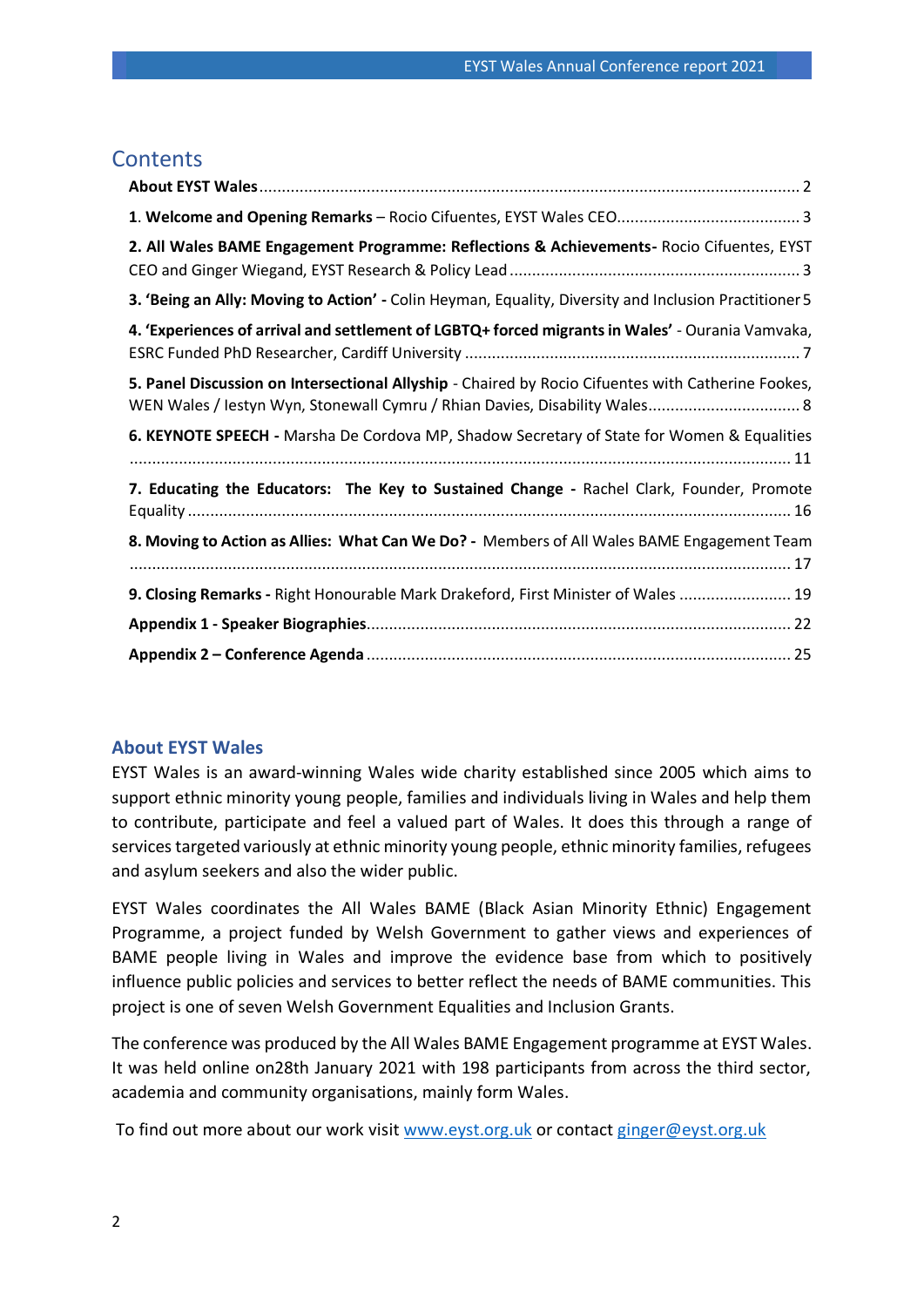#### <span id="page-2-0"></span>**1**. **Welcome and Opening Remarks** – Rocio Cifuentes, EYST Wales CEO

EYST is very pleased to deliver this conference in partnership with three fantastic organizations Stonewall Cymru, Disability Wales and Women's Equality Network. The events of the past year have been pivotal for everyone globally, putting race in a spotlight for many reasons. The pandemic shone a light on the disproportionate impact the virus has had on poorer people and those from ethnic and minority backgrounds and simultaneously the tragic death of George Floyd and the ensuing worldwide uproar brought a resurgence of the Black Lives Matter movement. It has been a hugely important and seismic year for everyone and especially for conversations about race. We've been discussing race and equality more than ever before. Rocio hopes this conference will be a safe space to continue these conversations and to hear each other's ideas and experiences and learn from one another. Hopefully by the end of the morning we will all have clearer ideas on the ways in which we can be better allies for each other.

### <span id="page-2-1"></span>**2. All Wales BAME Engagement Programme: Reflections & Achievements-** Rocio Cifuentes, EYST CEO and Ginger Wiegand, EYST Research & Policy Lead

Through the All Wales BAME Engagement Programme, EYST is funded by the Welsh Government Equality and Inclusion Grant to be the lead body for race in Wales. This strategic programme's aims can be summed up in three words: Engage, Evidence, Influence. Engage Black, Asian and ethnic minority people across Wales. Evidence varied lived experience and issues that are important to people throughout Wales. Influence decision makers and policy makers to remedy institutional racism and implement positive policy changes.

The team consists of a Research and Policy Lead and four Regional Coordinators. Since 2017, they have developed regional networks and local engagement opportunities, reaching 4,000+ people and 170+ organizations across Wales. Early in the project, they identified four priority themes to frame their work: institutional racism and hate Crime, racism in employment, racism in education, and lack of representation of minoritized people in public and political life. In March 2019, with the onset of the Covid 19 pandemic, the team swiftly adapted, hosting a series of 37 near-weekly online forums, a space to share information and make connections as well as to understand and evidence the impact of the Covid 19 pandemic on ethnic minority people and communities in Wales. One online forum attendee said: "The Pan Wales BAME Covid-19 Forums hosted by EYST have been a life-line to many grassroots community groups and organisations, bringing knowledge of services and information in a respected space that would enable and support often overlooked people and groups in Wales."

To disseminate evidence and influence public bodies and wider society, EYST has produced research papers, responded to numerous Welsh Government and Local Authority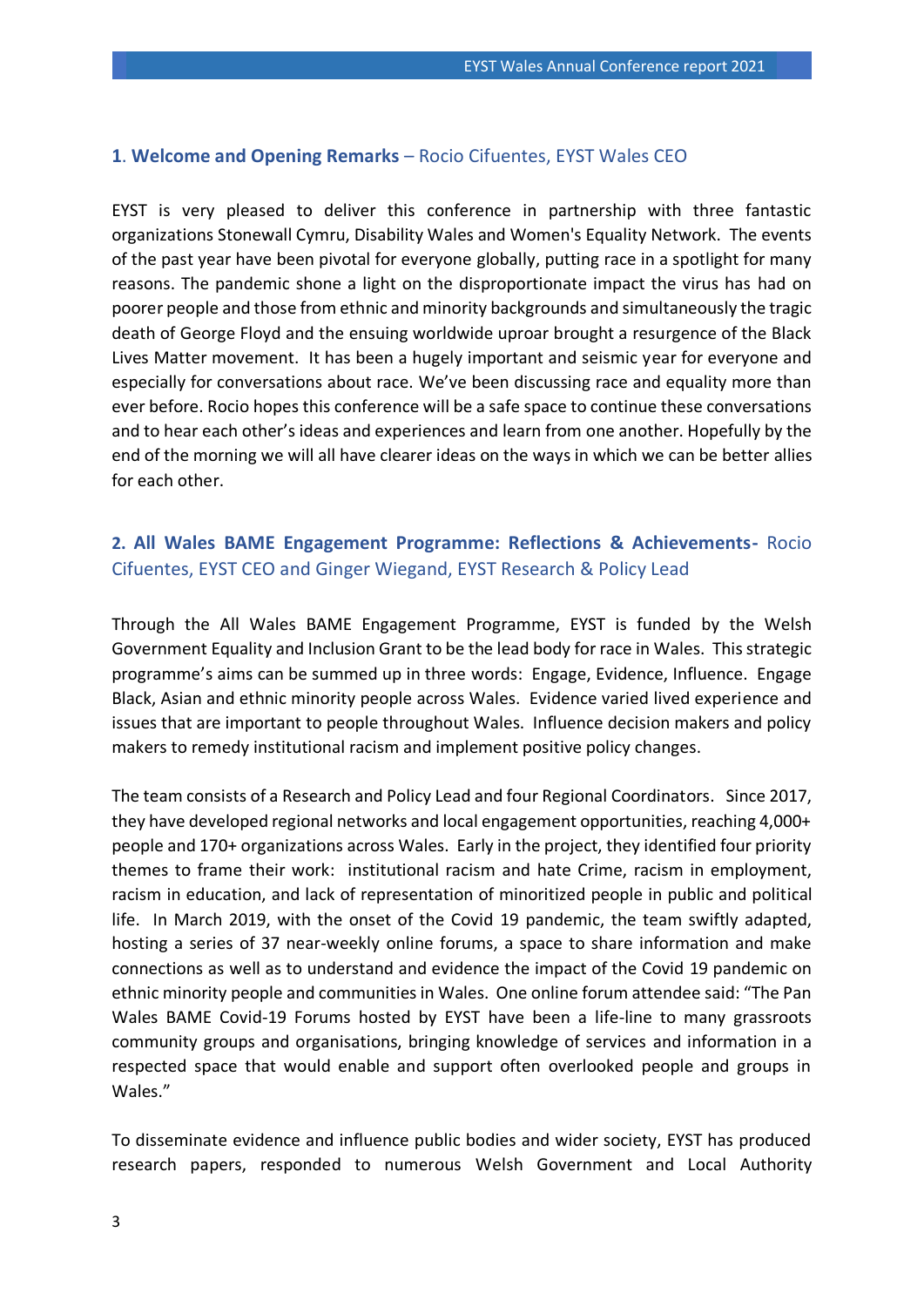consultations, provided evidence in Senedd committee sessions, and provided recommendations to Welsh Government. The team disseminates learning and key advocacy messages through an annual conference, regional seminars, training events and 1-1 meetings. Link to Engagement Programme publications: [http://eyst.org.uk/post.php?s=2020-12-16-all](http://eyst.org.uk/post.php?s=2020-12-16-all-wales-bame-engagement-programme-update)[wales-bame-engagement-programme-update](http://eyst.org.uk/post.php?s=2020-12-16-all-wales-bame-engagement-programme-update)

One key programme initiative is the BAME Routes into Public Life Mentoring Project, which aims to increase representation of minoritized people in senior decision-making roles in Wales, including Public Appointments and elected office. It draws inspiration from WEN Wales' mentoring programme and consists of a three-part structure: mentoring with a highly influential person, bespoke training and a peer network. To date, 91 mentee-mentor matches have participated in three rounds of the project. Our pool of high calibre mentors includes Ministers and Members of Senedd; local councillors, including council leaders; top civil servants and leaders in the third sector. Evaluation of the programme has shown positive results, and mentee alumni have realised fantastic achievements, including being appointed a member of Careers Wales board, elected as Director of Equalities for Plaid Cymru, selected as regional candidate for the Senedd 2021 election, and many have taken up charity trustee positions and become school governors. Link to evaluation of mentoring programme: [EYST](http://eyst.org.uk/post.php?s=2020-12-17-eyst-wales-routes-to-public-life-programme-evaluation-report)  [Wales Routes to Public Life Programme -](http://eyst.org.uk/post.php?s=2020-12-17-eyst-wales-routes-to-public-life-programme-evaluation-report) Evaluation Report

The BAME Engagement Programme has also supported the development of Race Alliance Wales (RAW). Our sector engagement found there was an express need for collaboration between organisations wishing to work towards race equality in Wales. Since its conception, RAW has developed into a successful alliance of 44 member organisations and 153 individual members and employs three part time development workers. RAW has produced an Anti-Racist Manifesto for Wales, which was based upon the All Wales BAME Engagement Programme's Interim Recommendations to Welsh Government and will be used to influence political party platforms in the upcoming Wales Senedd elections.

For the future, we aim to be better allies and work better intersectionally, including with our partners for this conference. We will continue to engage and advocate for minoritised people across Wales and work collaboratively with a range of race equality focussed organisations across Wales We are involved in and supportive of Welsh Government's forthcoming Race Equality Action Plan; We have been calling for Welsh Government to have such a plan for a number of years. EYST will maintain its focus on the four priority themes mentioned above, whilst also developing more focused work and partnership to meet the specific needs of both ethnic minority younger people and older people. Racism is still the reality in Wales, expressed through pervasive racist attitudes, behaviours and structures in society. Intersectional partnership is important in this struggle, as people are multi-faceted, have multiple identities and can be affected by multiple oppressions acting upon them at once.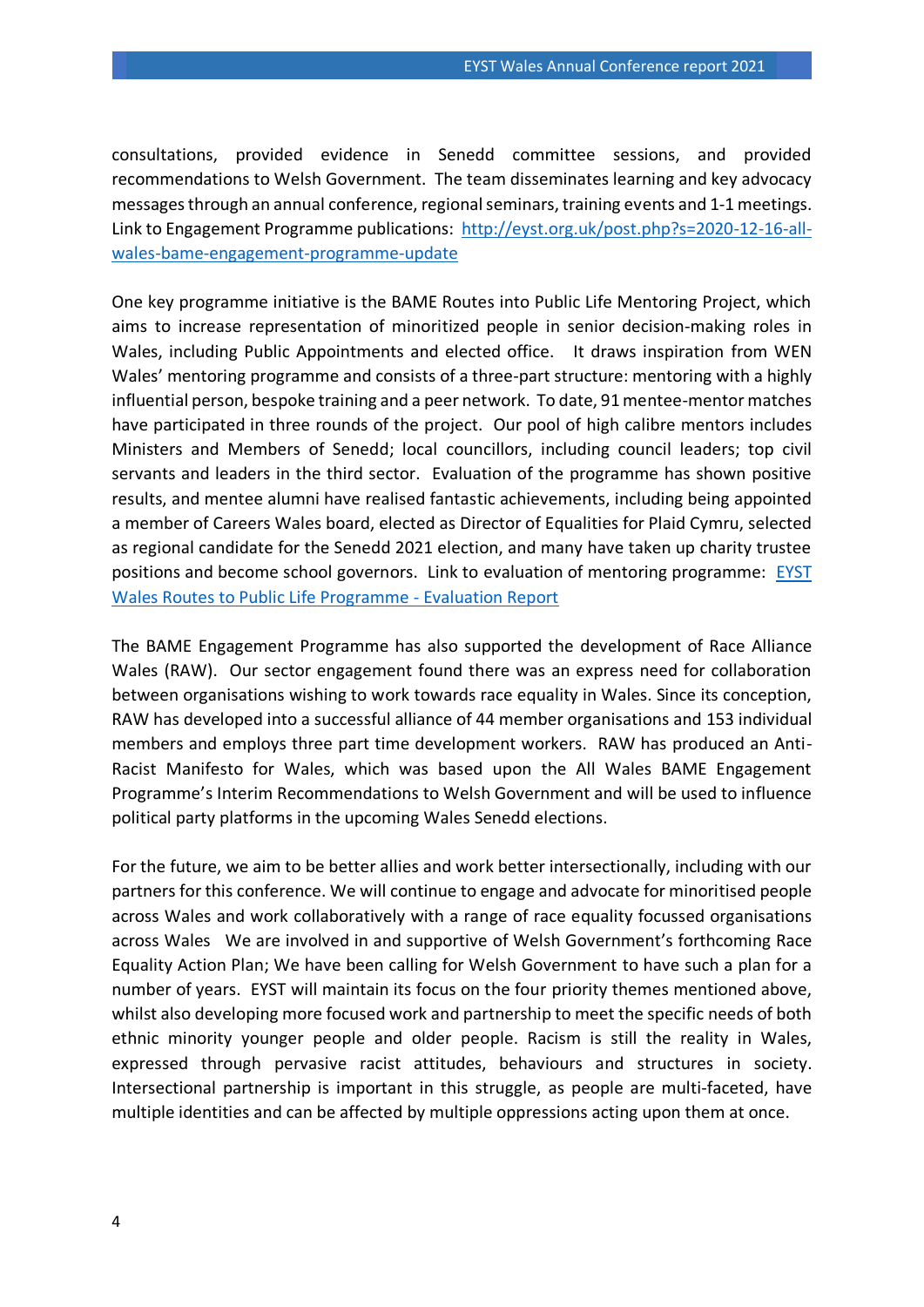To conclude, this question: How can we be better allies? We at EYST offer these reflections. Equality is not a competition, and neither is disadvantage. A shared humanity should be at the centre of all our work, as well as exercising empathy and compassion in all we do. We all have the power to make changes at a personal, community, and professional level. So, let us use our power.

[Rocio@eyst.org.uk](mailto:Rocio@eyst.org.uk) [Ginger@eyst.org.uk](mailto:Ginger@eyst.org.uk)

[www.eyst.org.uk](http://www.eyst.org.uk/)

## <span id="page-4-0"></span>**3. 'Being an Ally: Moving to Action' -** Colin Heyman, Equality, Diversity and Inclusion Practitioner

*Colin Heyman reflects on his work as a practitioner in the field of Equality, Diversity, and Inclusion for the past 20 years. His aim is to improve organisations' Equality, Diversity, and Inclusion (EDI) practice, and to make EDI a topic that is discussable. He also talks us through the vital work that we need to do to understand privilege and how to overcome challenges to becoming anti-racist.* 

Issues of allyship have been central to Colin's work, working with men on issues of gender equality and more recently on how White people can be allies to people of colour. He has worked with a wide range of organisations and has a clear strategic view of how organisations can improve EDI practice. He specialises in running groups of EDI champions to support culture change. The Fairplay 30 scheme run at the University of South Wales won the Guardian University Award in the category of 'Advancing Staff Equality' in 2019.

His passion for inclusion and better leadership in our world arises from both his own experience, and from a belief that improving people's leadership and EDI practice are vital to improving our world. Colin situates himself as a White, able-bodied, heterosexual man, joking that his Jewish identity is a marker of diversity but at least on the right side of oppression. He recalled that in his youth, within his family and community, opinions of other races and ethnicities were overwhelmingly disparaging.

Privilege occurs in a myriad of ways. Colin recounted the privilege he experienced when first moving to Wales from England, the privilege of moving to another country with no awareness of its history or sensitivities (in this case Wales' historical relation to England). It is a position of privilege to be able to choose whether to become interested and involved in issues of equality and exclusion. People from less privileged groups have no choice; it is a constant part of their experience. *"For those of us who are white, it's like being a fish in water, we swim in whiteness, it's just how it is, it's invisible."*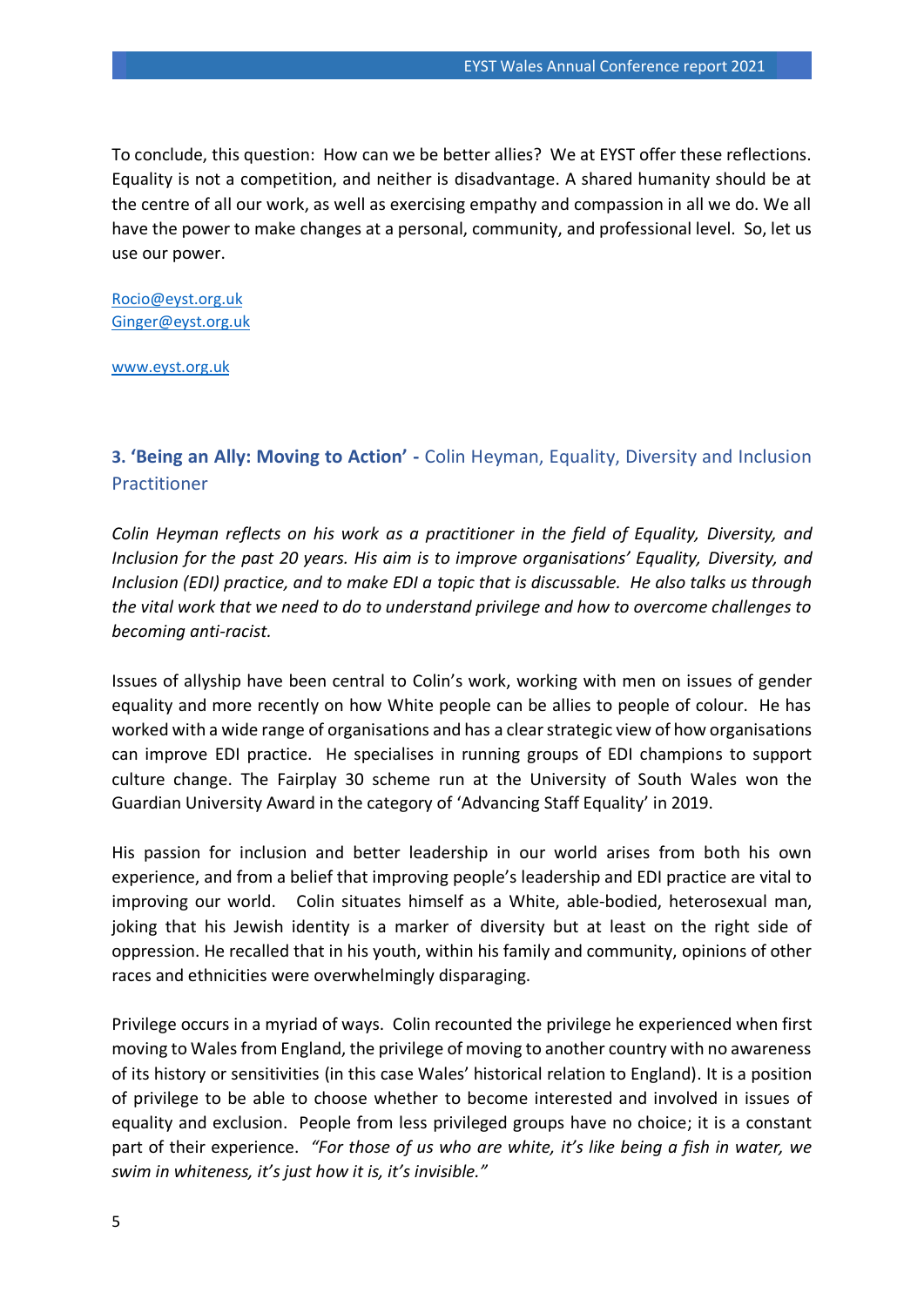Colin uses the term less privileged or under privileged as opposed to "minority". Women are not a minority and, globally, neither are those of Black and Asian descent. Having privilege brings many material and mental advantages. Colin notes he would rather be on the privileged side of oppression. He does not hold romantic notions about it being better to suffer with the underprivileged. However, his privileged position does take away from his humanity. Liberation from systems of castigation and oppression benefits everyone. The Women's movement has allowed Colin to be free from toxic ideology about manhood.

For the past 25 years Colin has worked with organisations to run champion networks of allies who work to improve inclusion in that organisation and to influence and challenge their colleagues. Colin shares two of the biggest concerns he sees in his field:

- *Fear of getting it wrong* There is a danger that acting as a White saviour can replicate oppressive patterns, but we don't have time to wait to be sure we're doing the right thing. "As White people, you will get it wrong, but you can learn from your mistakes and move on, acting as an advocate in the ways in which you can. Review and get feedback from people of colour and be open to their advice and criticism."
- *Guilt* Getting caught up in the horrors of the past can be paralysing for White allies, but Colin remarks, "Few are guilty, but all are responsible." We cannot feel guilty for what our ancestors have done but must take responsibility for change and for what is done now.

Colin also breaks down what we can do as both individuals and organisations. Individuals can embark on a journey and do work as allies: unpacking their unconscious bias, understanding their privileged experiences skew perceptions, moving past assumptions, speaking out against racism in action and educating others about the harm of racism. Organisations can appoint advocates for diversity and inclusion, raise the profile of people of colour in the organisation and value their work, practice two-way mentoring and implement positive action in recruitment.

#### *Video Resources about allyship:*

- <https://www.youtube.com/watch?v=Wf9QBnPK6Yg&feature=youtu.be>
- <https://www.fairplaytalks.com/2020/12/18/the-art-of-good-allyship-at-work/>
- [https://www.fairplaytalks.com/2020/11/19/how-can-organisations-start-to](https://www.fairplaytalks.com/2020/11/19/how-can-organisations-start-to-address-workplace-race-inequality/)[address-workplace-race-inequality/](https://www.fairplaytalks.com/2020/11/19/how-can-organisations-start-to-address-workplace-race-inequality/)

[colin@maine-stream.co.uk](mailto:colin@maine-stream.co.uk)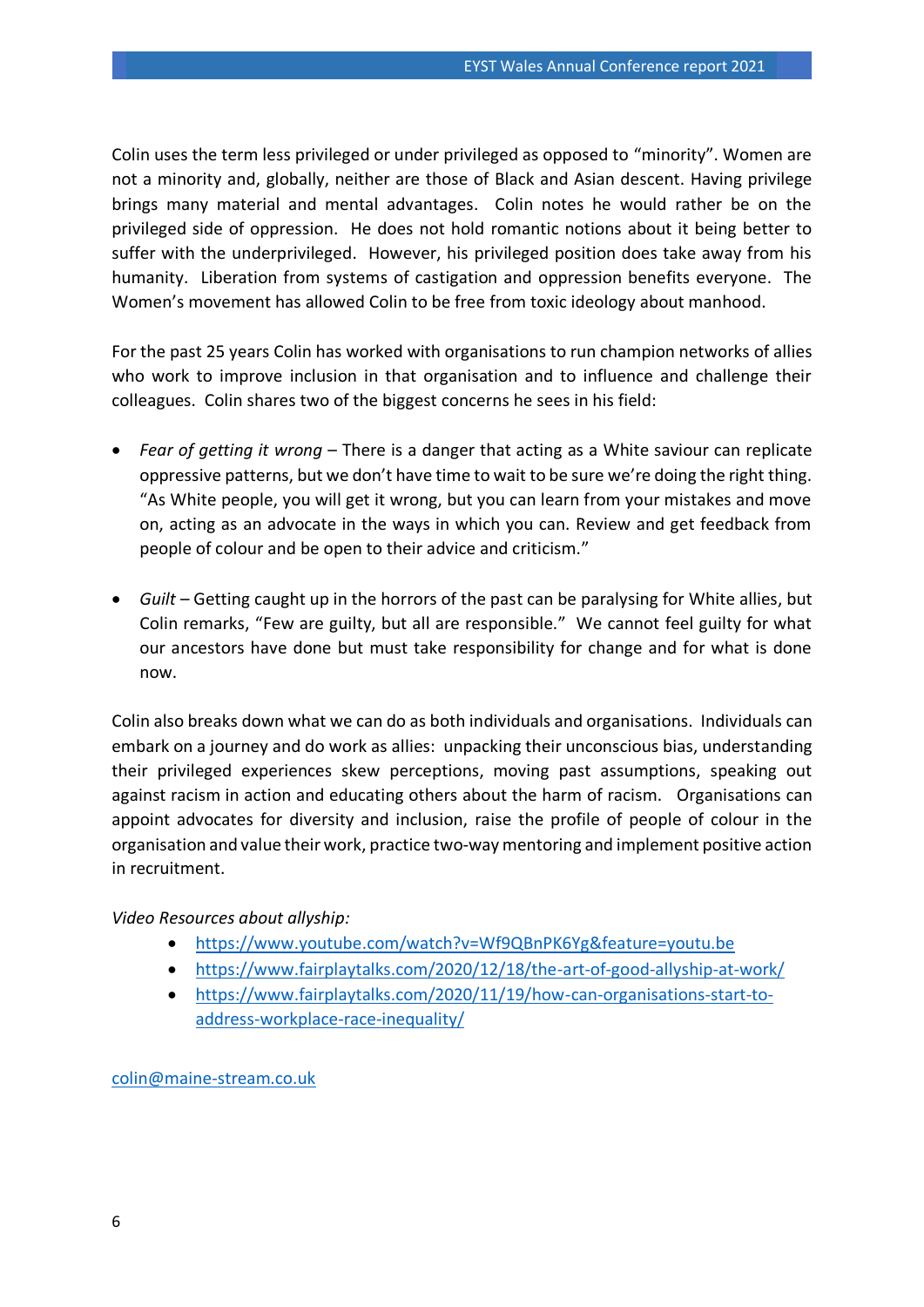## <span id="page-6-0"></span>**4. 'Experiences of arrival and settlement of LGBTQ+ forced migrants in Wales'** - Ourania Vamvaka, ESRC Funded PhD Researcher, Cardiff University

*Ourania spoke of her research on experiences of LGBTQ+ people who are seeking asylum in Wales. Ourania is an ESRC-funded Doctoral Researcher in the School of Social Sciences at Cardiff University.*



The intersection Ourania brings is that of sexuality and legal status, which is not often talked about, but has massive implications for policy and how that affects people's lives. Literature and statistics treat forced migrants as collective, a problematic grouping that fails to account for a myriad of internal and external factors and issues. Ourania is the Co-Chair of Glitter Cymru, a grassroots

organisation with many members who are LGBTQ + asylum seekers. The research presented here is down to Glitter Cymru and herself. Many of the findings will be incorporated into Welsh Government's new LGBTQ+ action plan, which she and Glitter Cymru are working on along with Stonewall Cymru. She notes that in Wales, we do have privilege to directly impact people's lives by influencing policy with research.

In 2018, the asylum applications with a sexual orientation component represented 5% of all asylum applications in the UK, a 22% drop compared to 2017. These crucial numbers show that Home Office policy is having a direct impact on how many applications are being logged.

The Home Office operates a hostile environment, designed to make the UK a difficult place to live for people without leave to remain, such as asylum seekers. Asylum seekers are not allowed to work and access to education is limited. They are provided with a weekly allowance of £37.75 and accommodation. Under the Home Office dispersal policy, they have no choice where to live in the UK.

All of Ourania's participants fled their respective home countries to escape violence and persecution relating to their sexuality. They were not given an option as to where they would reside in the UK and instead were involuntarily driven to Wales. She shared some salient points emerging from her research, which will be published in her PhD dissertation. Key points included the following: the damaging isolation inherent in the UK dispersal process, even more pronounced for LGBTQ+ asylum seekers; the lack of accommodation providers'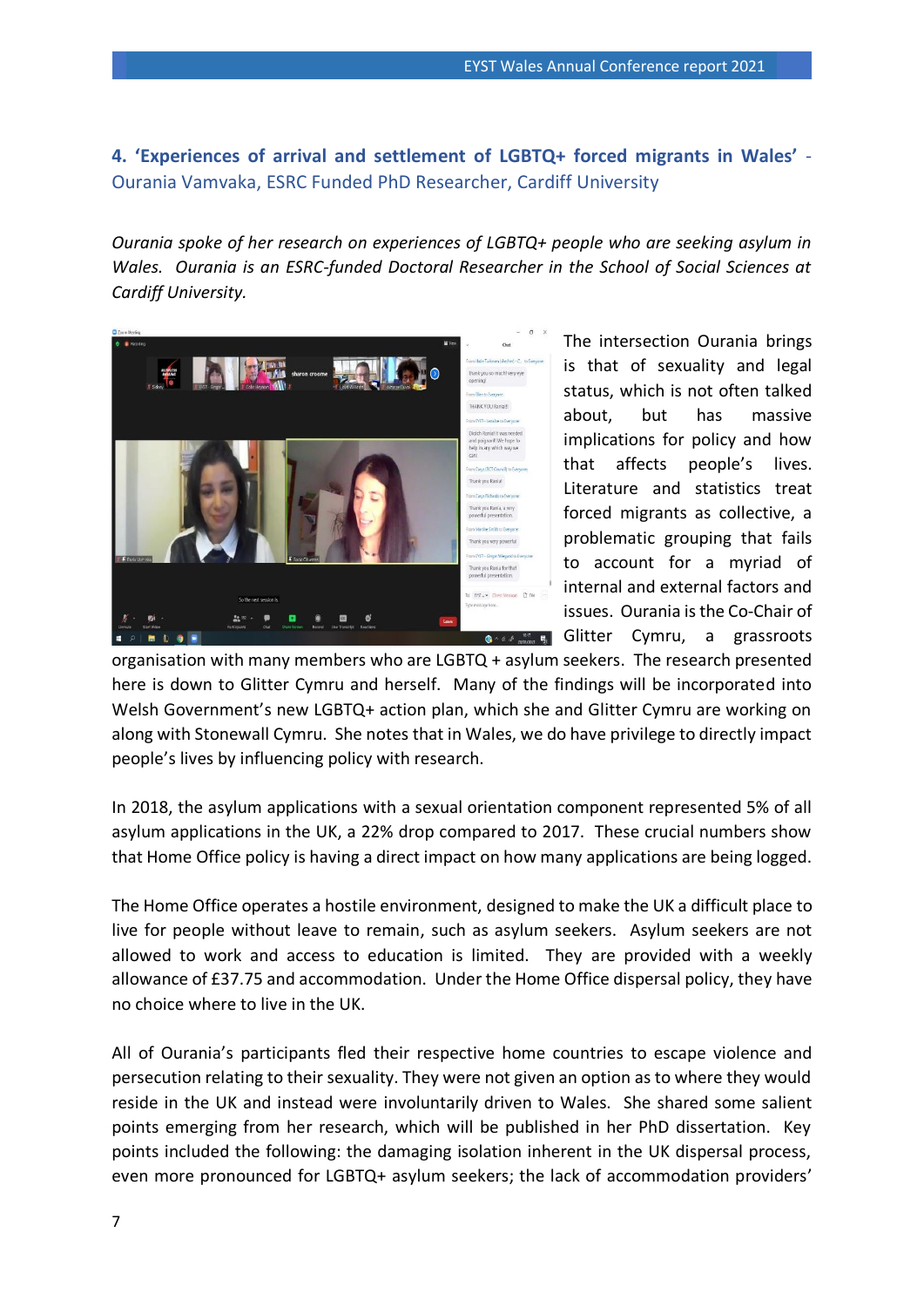care for the safety and needs of LGBTQ+ asylum seekers; invasive Home Office interviews in which LGBTQ+ claimants are required to justify the authenticity of their sexuality by narrating details about their sexual lives or experiences of sexual violence; the stigma of HIV in shared accommodation which may send people back into the closet; and the experience of not being fully accepted in safe, White LGBTQ+ spaces such as gay clubs.

Ourania closes by saying that she hopes she succeeded in highlighting why we need a deeper look into the intersection of sexuality and legal status from a policy point of view. Everyone here today has the power to influence and change lives for the better or for the worse. LGBTQ + refugees and asylum seekers are people, not numbers. They need your support and your recognition and acknowledgement of their experiences.

<span id="page-7-0"></span>**5. Panel Discussion on Intersectional Allyship** - Chaired by Rocio Cifuentes with Catherine Fookes, WEN Wales / Iestyn Wyn, Stonewall Cymru / Rhian Davies, Disability Wales

*Rocio opens the session by noting that, like EYST's All Wales BAME Engagement Programme all of these partner organisations have been funded by the Welsh Government Equalities and Inclusion Grant and today's conference would not have been possible without them. We all share that challenge of together trying to make Wales a more equal place. Each panel member will speak briefly about intersectional work in their organisation and also recognise where they are striving to do better. The panel will end with a Q&A.* 

**Iestyn Wyn, Policy & Research Manager, Stonewall Cymru** – Stonewall is a UK based LGBTQ+ charity working to further LGBTQ+ rights in the UK. In previous years, the LGBTQ+ community and Stonewall have benefitted from allyship, as support of trans people has increased both within the LGBTQ+ community and amongst external partners and the public. Allyship has a long history in the LGBTQ+ community and Welsh communities, the film *PRIDE* being an example, showing how LGBTQ+ groups supported miners in the 80s. The Black Lives Matter movement has brought together different communities and intersections. Iestyn mentions Black trans lives in particular, alongside Black queer lives as examples of intersecting identities and cross pollination of thought within different communities. Rights within the LGBTQ+ space are hard won and easily rescinded; complacency is not an option. As such, Stonewall Cymru has invested in strong and robust partnerships with other organisations in Wales and broadly across the third sector. Women's charities and cis-women allyship has aided in trans liberation, but the current political arena isn't secure, and a change in executive and government can undo progress and hard-won rights. We are all allies and with allyship comes responsibility. Responsibility to stand up for what is right, to stand together in the face of adversity and inequality, and a responsibility to not be complacent. Work is still needed when the social media campaign is no longer trending. Complacency allows growth in inequality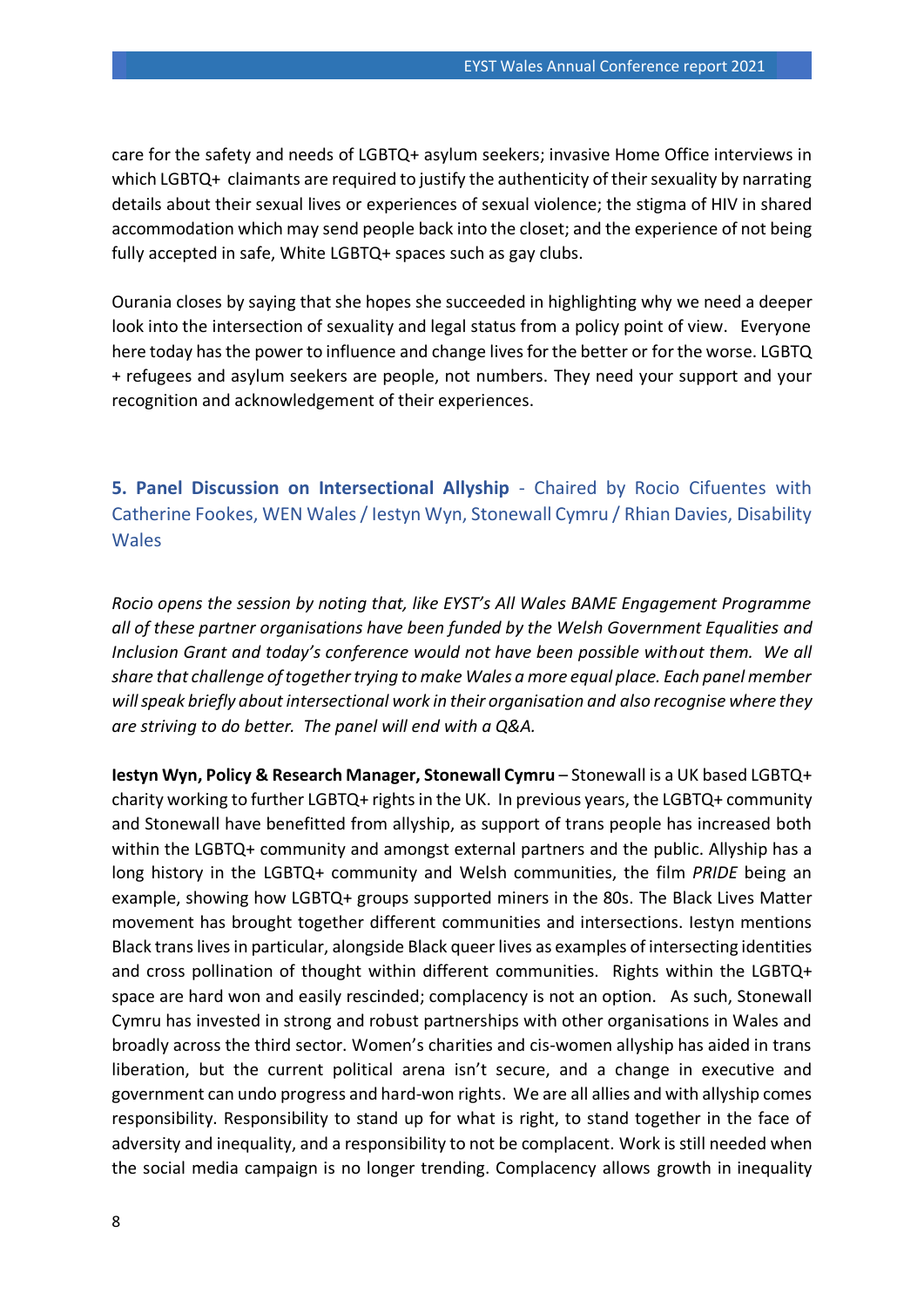and u-turns on hard won rights. Iestyn closed his piece by calling to attention that everyone in attendance should be brave enough to stand together and not be complacent and stand up for those within our communities and those outside of our communities. If we intend to be true allies, then we must stand up and do something in Wales.

[Iestyn.Wyn@stonewall.cymru](mailto:Iestyn.Wyn@stonewall.cymru) / [https://www.stonewallcymru.org.uk](https://www.stonewallcymru.org.uk/)

**Rhian Davies, Director, Disability Wales** – Disability Wales is the national association of disabled people's organisations, striving for the rights and inequalities of all disabled people, run and controlled by disabled people. The core role of the organisation is to represent the views and priorities of the members to Government, mainly Welsh Government, and to inform and influence policy. The organisation subscribes to the social model of disability focusing on barriers in society rather than focusing on the impairments and the treatment of specific impairments. Over the last few years, Disability Wales have worked in co-production with the Welsh Government to co-produce the Framework for Action on Disability and the Right to Independent Living. The action plan tackles barriers in transport and employment, access to information and advice, and access to roles in public life. The framework does not address the specific experiences of people from different communities such as BAME and LGBTQ+ communities or the experiences of disabled women compared to disabled men. Rhian notes the need to strengthen the framework with attention to intersectional focus. Disability Wales does, however, recognise that disabled people have different experiences and also varied considerations in what they perceive as their main identity in reference to their protected characteristics. Disability Wales has a way to go in ensuring it is fully reflective of the diverse community of disabled people in Wales. In the past two years, EYST, WEN Wales, and Stonewall Cymru has allowed space for discussion and focus groups to seek to resolve this issue.

[rhian.davies@disabilitywales.org](mailto:rhian.davies@disabilitywales.org) / [https://www.disabilitywales.org](https://www.disabilitywales.org/)

**Catherine Fookes, CEO, WEN Wales** – She begins by noting that White American women got the vote in 1920, whilst African American women got the vote in 1965, 45 years later and only 56 years ago. This spurred her to think about Wales, especially with the appointment of Kamala Harris as Vice President of the United States. Some women in the UK got the vote in 1913, those with property and those over 30. There has never been a woman of colour Prime Minister, First Minister or Deputy Prime Minister in the UK. There has been no woman of colour as the leader of a political party and, in Wales, there has never been a woman of colour elected to the Senedd. When Catherine recently spoke to Sir Woolley of Operation Black Vote, he chastised Wales for not pushing for diversity in public life. Catherine reiterates that is a shame on political parties, the public, and allies, including third sector organisations. The lack of diversity in the Senedd directly impacts the legislation and outcomes of the decisions taken during the pandemic. Catherine argues that if women of colour had been there then perhaps, 'sisters' in the NHS and front-line workers could have had the right PPE and the problems they had would have been highlighted sooner. Decisions made and laws passed threatening the rights of those who are disabled could have been averted if the Senedd included people with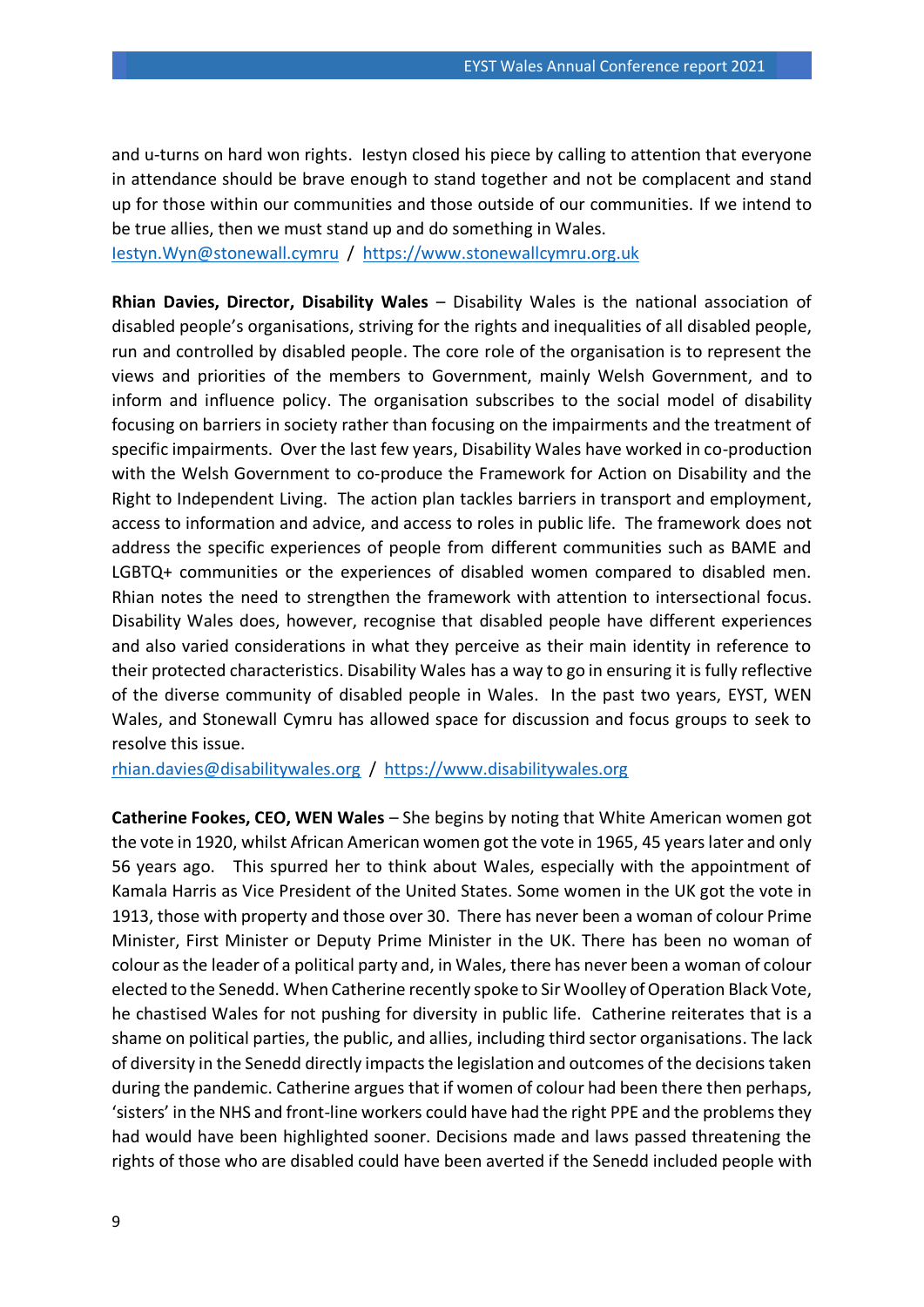lived experiences as disabled people. Diversity leads to better decision making and more diverse leaders are needed in the Senedd. WEN Wales' Diverse 50/50 campaign aims to get women in all intersections into political leadership. The project is done in partnership with EYST, Race Council Cymru, and Electoral Reform Services Cymru and 21 organisations have signed up.

[Catherine@wenwales.org.uk](mailto:Catherine@wenwales.org.uk) / [https://wenwales.org.uk](https://wenwales.org.uk/) / [https://wenwales.org.uk/press](https://wenwales.org.uk/press-release-wen-wales-welcomes-diversity-recommendations-in-senedd-reform-next-steps-report-2/)[release-wen-wales-welcomes-diversity-recommendations-in-senedd-reform-next-steps](https://wenwales.org.uk/press-release-wen-wales-welcomes-diversity-recommendations-in-senedd-reform-next-steps-report-2/)[report-2/](https://wenwales.org.uk/press-release-wen-wales-welcomes-diversity-recommendations-in-senedd-reform-next-steps-report-2/)

#### **Panel Question and Answer Session**

*Question: You have each spoken about your own progress and challenges working towards supporting different groups of people with protected characteristics. What tips do you have for other organisations, small or large, who want to make progress in this space?*

**Iestyn Wyn, Stonewall Cymru** – The earlier example about women's organisations in Wales coming together to release a statement on their trans inclusion stance and commitment to trans inclusion is so heart-warming to the LGBTQ+ community Wales. That came about as a result of partnership working, understanding each other, and trying to learn. Iestyn recognises that Stonewall Cymru needs to do better regarding diversity in the organisation. Stonewall are undertaking a Race Equity project, which is internal and not yet public. The focus is on 'getting the house in order'. The Stonewall team in Wales are not particularly diverse and need to do better in ensuring diversity in staff as well as do better at ensuring their campaigns are diverse and representative. Iestyn is not an expert in gender equality, racial equality, or disability equalities. However, he is ready to learn and possibly make mistakes to learn from.

#### *Question: 2020 has been a very challenging year. What have you found most challenging in relation to the work of your organisations? What have the silver linings been?*

**Catherine Fookes, WEN Wales** – It has been an extremely challenging year. WEN Wales is a very small organisation. Despite having over 30,000 supporters, just five people work at WEN. Generating passion, enthusiasm, and a good work ethic during a pandemic is difficult. The silver lining for WEN has been the WEN cafés, which have reached a huge network. They shifted from once a week at the early onset of the pandemic to once a month at present. It has been an amazing forum to bring together people with lived experience, expert speakers, MPs, Members of Senedd. Women come together like a family and generate a space where people can feel not alone and and also raise their issues and concerns. We have fed the evidence from these forums to Welsh Government to encourage policy change in several key areas. So, the pandemic has allowed for much greater engagement and connectivity and the movement has been able to grow under such circumstances.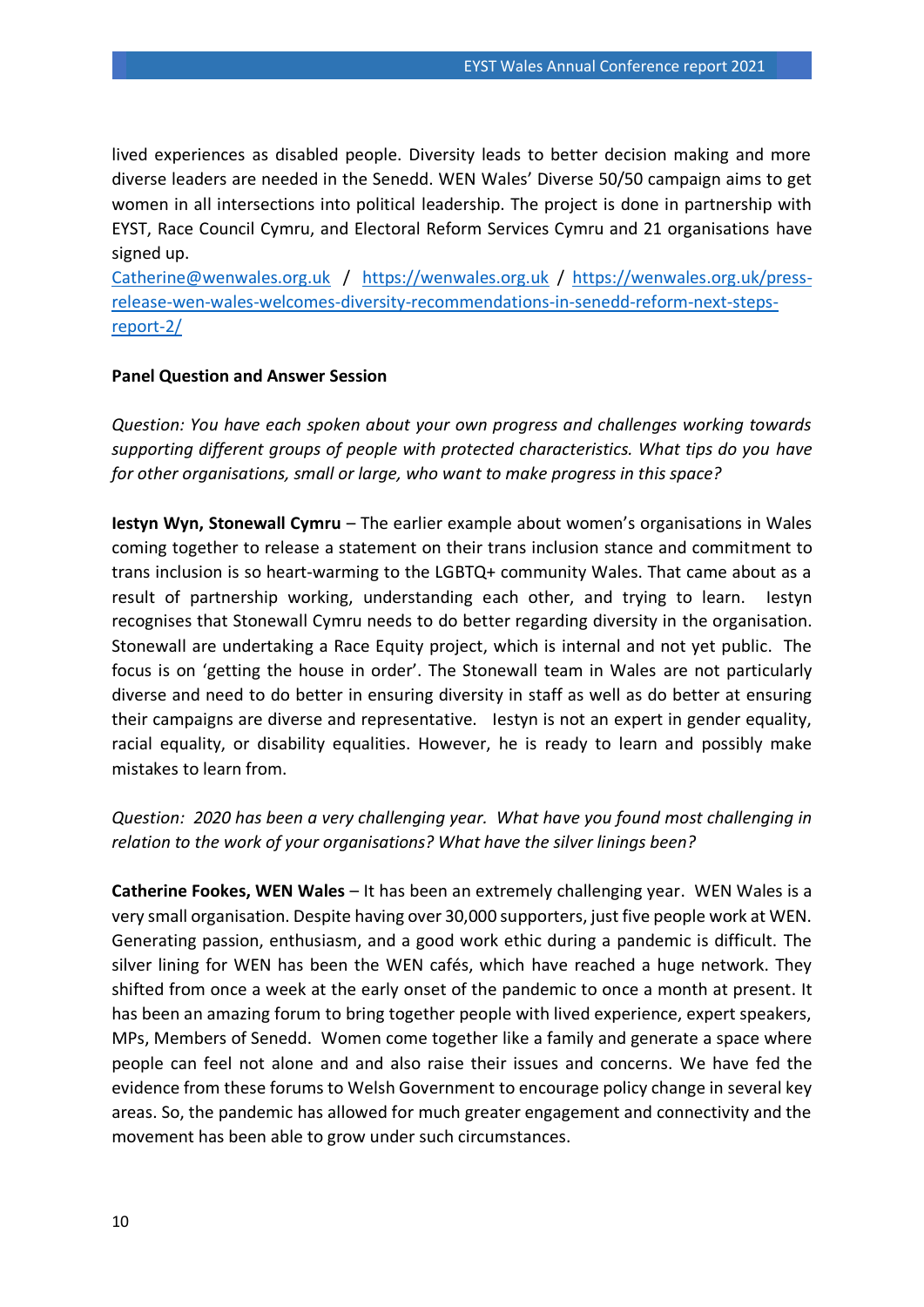*Question: How hopeful do you feel about the future for equality? How do you see the landscape for equalities in Wales, do you think things will get better or worse from here on in and why?*

**Rhian Davies, Disability Wales** – If the situation is viewed from the perspective of a glass half empty, then the last ten years has been riddled with austerity, cuts to services, cuts to benefits and threats to the human rights act. The pandemic and ensuing lockdown has exposed inequalities which many of us knew existed. On the other hand, because such inequality has been exposed, the impact is reported more widely in today's media. Death, unemployment, and poverty are not foreign to us now, and there is a sense that we must change. We must build back better. Rhian thinks equality is becoming a high priority. Many in attendance today are in Welsh Government's Human Rights Stakeholder Group, calling for the incorporation of UN treaties into Welsh legislation. Welsh Government have commissioned Simon Hoffman from Swansea University to undertake a one-year research study into how human rights and equality could be strengthened and advanced in Wales. Events like this conference are all good signs, but one must keep focussed and not be complacent. Innovation such as a Welsh Human Rights Act could be a solution and a trailblazer to make our dreams a reality.

## <span id="page-10-0"></span>**6. KEYNOTE SPEECH -** Marsha De Cordova MP, Shadow Secretary of State for Women & Equalities

*Marsha De Cordova spoke of the differential impact of Covid on groups of people in the UK, her calls for UK Government to address inequities, the need for better representation at* 

*decision making tables and the importance of solidarity and allyship for fighting injustice in this moment.* 

She begins by noting this conference comes at a time when solidarity and allyship are important. Marsha has been in parliament for the past 4.5 years and before that worked in the charity sector tackling injustices faced by disabled people. As MP, Marsha has served as Shadow Cabinet Minister for Disabled People, shaping labour's policies for disabled people and holding the UK



Government to account. Now, as Show Secretary of State for Women and Inequalities, her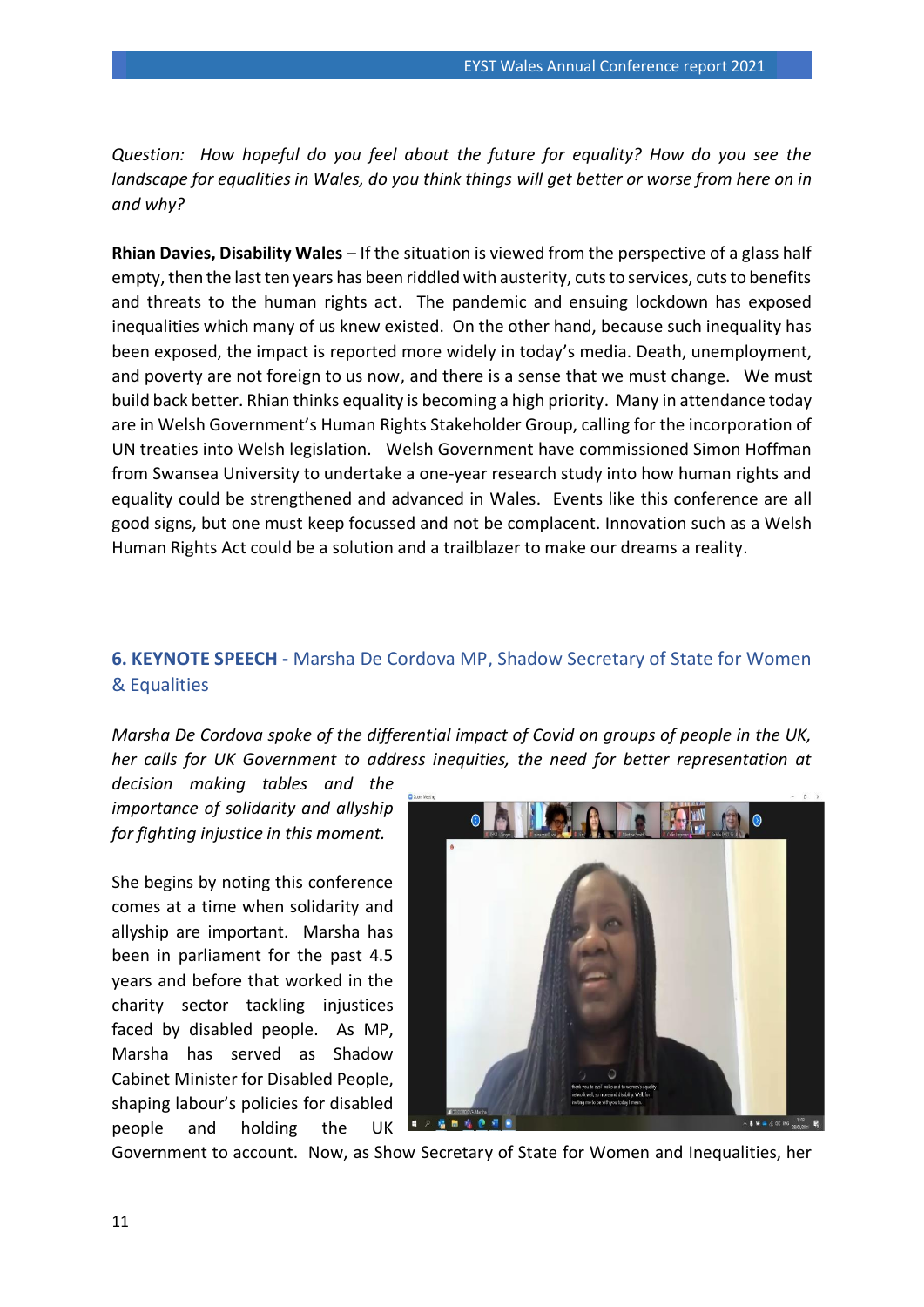brief is broad and intersectional, with the aim to tackle economic, social and health injustices and demand better representation and leadership across all sectors.

In the past year we've faced an unprecedented global health pandemic. The UK has the highest number of deaths in Europe and the worst recession. We've passed the grim milestone of 100,000 deaths from Covid. Each of those statistics represents grieving families and loss of loved ones. We need a plan to ensure that not one person nor any community is left behind. Marsha is calling on Government to publish ethnicity statistics in the progression of the vaccine rollout and to produce a comprehensive engagement strategy which reaches into all of our communities and addresses some of the historic impacts of structural racism.

The virus has opened our eyes to existing structural inequalities and has also exacerbated them. We know Covid has disproportionately impacted people of colour, disabled people and those from the LGBTQ+ community. Covid's impact on Black, Asian and ethnic minority communities has been devastating. Black men are three times more likely to die than White men. In the first wave, more than 2,000 South Asian deaths could have been avoided if those communities weren't disproportionately impacted. A June 2020 report from Public Health revealed the extent of racism within the workplace. And last year, as part of the Lawrence review into the unequal impact of Covid, Marsha heard workers' first-hand experiences of blatant occupational discrimination in provision of adequate PPE on the wards. Last week, analysis from TUC showed that ethnic minority employment had plummeted 5% in the past year compared to a drop of 0.2% for White workers. We can already see the devastating impact of Covid.

The ethnicity pay gap persists in double digits. And Black, Asian and ethnic minority communities are overrepresented in low paid jobs and the gig economy. Marsha has called on the UK Government to act on repeated recommendations to introduce mandatory ethnicity pay gap reporting.

The tragic death of George Floyd in America last Summer touched many of us. During Black Lives Matter protests, thousands took to the streets to protest racism, discrimination and injustice. In this movement, people came together - Black, White, young, old disabled, and the LGBTQ plus community. This was a real, authentic show of solidary. As Angela Davis said, in a racist society, it is not enough to be a non-racist, we must all be anti-racist. The BLM movement showed how important this allyship is early in the pandemic.

Marsha has called on the UK Government to implement a Race Equality Strategy. It is great to see Welsh Government is leading the way on the Race Equality Action Plan, which is being coproduced with members of Black, Asian and ethnic minority communities. She is proud to say when there is a Labour Government in Westminster, it will implement a Race Equality Act to tackle deep rooted, structural racial inequality right across society: education, the ethnicity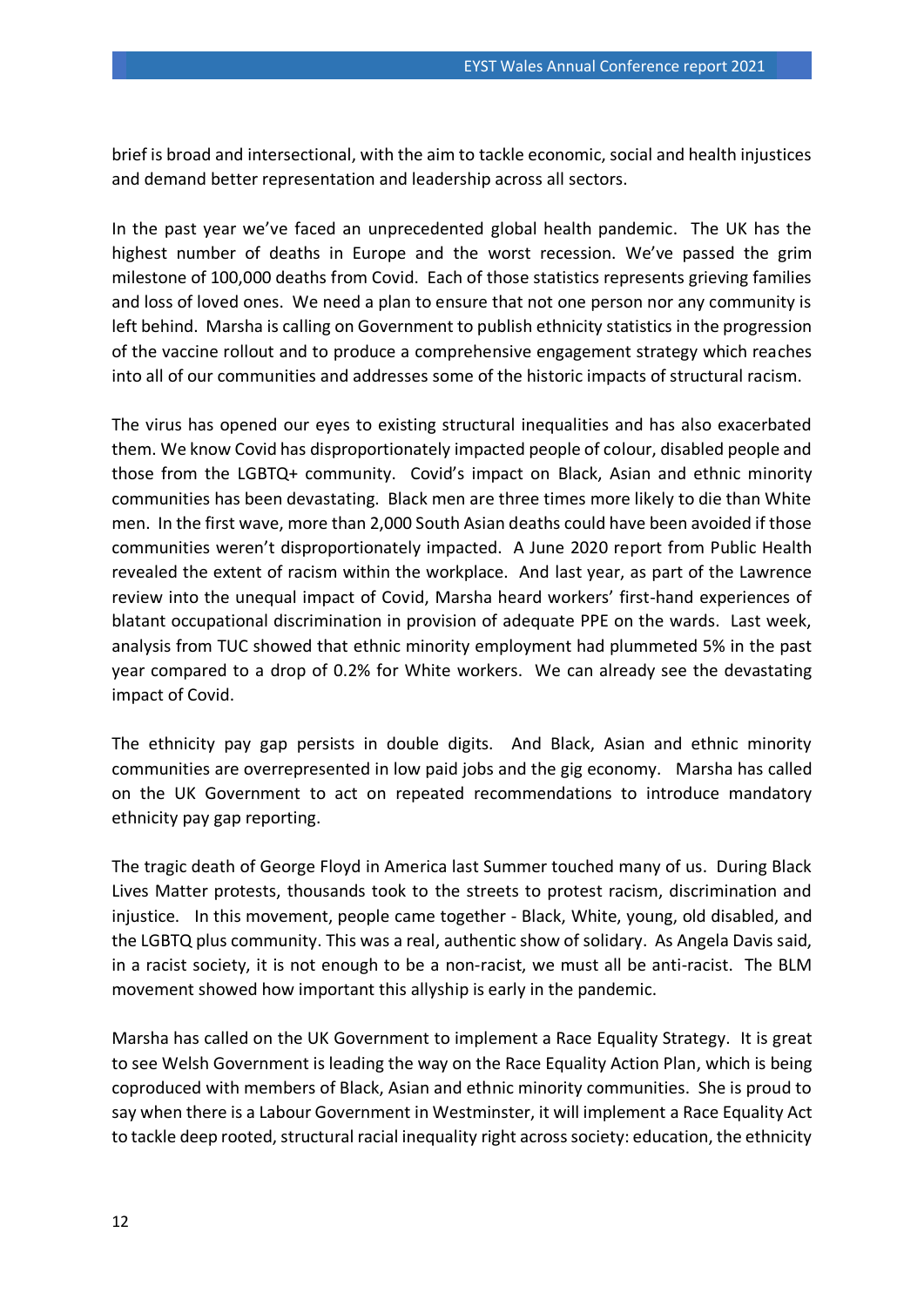pay gap, racism in the workplace, the criminal justice system, representation and leadership in public life.

Marsha also reflected upon the huge impact of Covid on women. Women have borne the brunt of juggling work with other responsibilities. Three quarters of mothers who asked to be furloughed to manage care responsibilities were told no by their employers. Moreover, women are more likely to work in shut down sectors. Many women experiencing such injustices are from Black, Asian and ethnic minority communities or disabled people or both. The UK Government has failed to address these impacts. Marsha has called for the legal right for working parents to request paid flexible furlough. It was also disappointing that the UK Government suspended gender pay gap reporting 10 months ago, when the pandemic began, and they must reinstate it. The gap stands at over 14% and at the present rate of closing, 8.5 million women will not see equal pay in their working life.

There have also been social impacts for women. In lockdown, calls to domestic abuse lines soared. Last year, 2.3 million people faced domestic abuse; two thirds were women, a disproportionate number from the LGBTQ+ community. Refugee women with no recourse to public funds have particularly struggled to access help. Though there have been some recent positive initiatives such as "Ask Annie," where people can safely ask for help at UK businesses and pharmacies, additional UK Government funding has been too little too late.

Since 2010, disabled people have been hit hardest by the Government's austerity programmes, resulting in many deaths. Now, disabled people and those with long term health conditions account for three out of five Covid Deaths. Disabled people have seen a significant reduction in the care and support upon which many of them rely. 45% of disabled people who were in work at the start of last year reported no earnings by Summer 2020. Thus, it would be cruel for the Government to implement planned cuts in Universal Credit this March. Nearly two million disabled people in receipt of Jobseeker's Allowance or Employment Support Allowance did not receive the £20 uplift. That is unacceptable discrimination, and she has continued to call on the Government to extend that £20 uplift to those on legacy social security support.

In all this, the UK Government is still not consistently producing accessible Covid public health information. In the same way, they have failed to properly communicate with ethnic minority and LGBTQ+ communities. She complemented the Welsh Government leading by example, including with signed interpretation at press conferences.

We clearly need more diversity in decision making. Lack of diversity can lead to poor decisions. Without a progressive and inclusive path to recovery from this crisis, inequality will only deepen. Radical action is required. Marsha closes by saying, "All of this makes me more determined to continue our fight for equality, working together to hold those in power to account. Working together as allies in our fight for justice. We each have a vital role to play.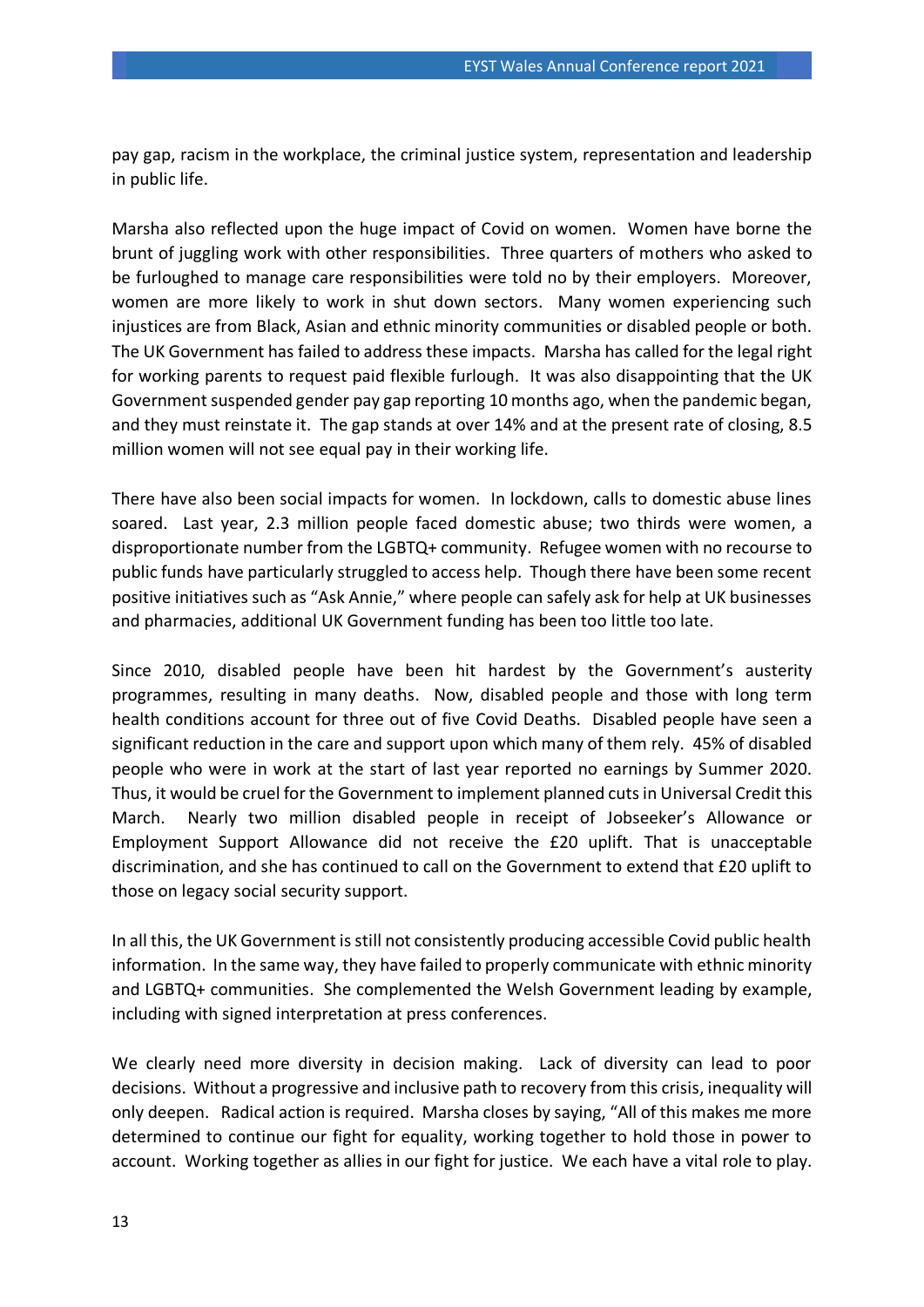As Martin Luther King says, 'Injustice anywhere is a threat to justice everywhere.' So, your activism, my activism, our activism is essential. Because together we can achieve a more just, fair and equal society. So now really is a time for us to come together. We must keep demanding justice, so that we can truly bring about an end to inequality. Coronavirus has provided us with an opportunity to be able to start to do that."

#### **Question and Answer Session with Marsha De Cordova MP**

*Question: How have you been inspired by the election of Vice President Kamala Harris and do you think it can ever happen here? And how have you navigated your experience as a Black and disabled woman in public life?* 

Marsha is very excited about the election of Vice President Harris, not only the first woman, but the first Black woman elected to that office. The election of Obama inspired Marsha to step out, shake off all the fears and think about entering public life. She is also inspired by so many other women that were part of last November's historic election and also the recent election of two senators, a Black man and a Jewish man, representing Georgia. Their election is due to the amazing work of Stacey Abrams and her organisation Fair Fight. Stacey is hugely inspiring in getting people politically engaged, politically active and registered to vote. Voting gives us is each of us an opportunity to bring about change. That whole election and seeing Kamala in the White House now should be inspiring to us all. Marsha would say to any woman here today who is considering standing for public office and thinking "I probably can't do it," please shake off that fear and do it anyway.

Marsha's journey as a Black and disabled woman in public life has not been easy. She has faced considerable barriers, which she has previously written and spoken about. Marsha is severely sight impaired. Going into the House of Commons, an old building which is not fully accessible and not fully inclusive, Marsha had to push to make sure they took all the necessary steps to ensure her workplace was accessible for her to be able to participate in the same way as her other MP colleagues. Getting the right support structures in place wasn't easy, but it is happening. Marsha would encourage people to have mentors, as she has had through her professional and political careers. She really thinks women need to be around the decisionmaking table. And she wants to see more Black and disabled people in public life. Marsha will face those barriers and challenges to ensure that anyone coming behind her won't also experience them. Hopefully, they will be broken down.

*Question: Is the Equality Act 2010 delivering for people? What is the future of the single equalities agenda? Is it positive in recognising intersections or diluting and making our work less impactful?*

That is a really good question. The fact we are talking about intersectionality is so important. "I am a Black woman and also have disability. I intersect with all equality strands." The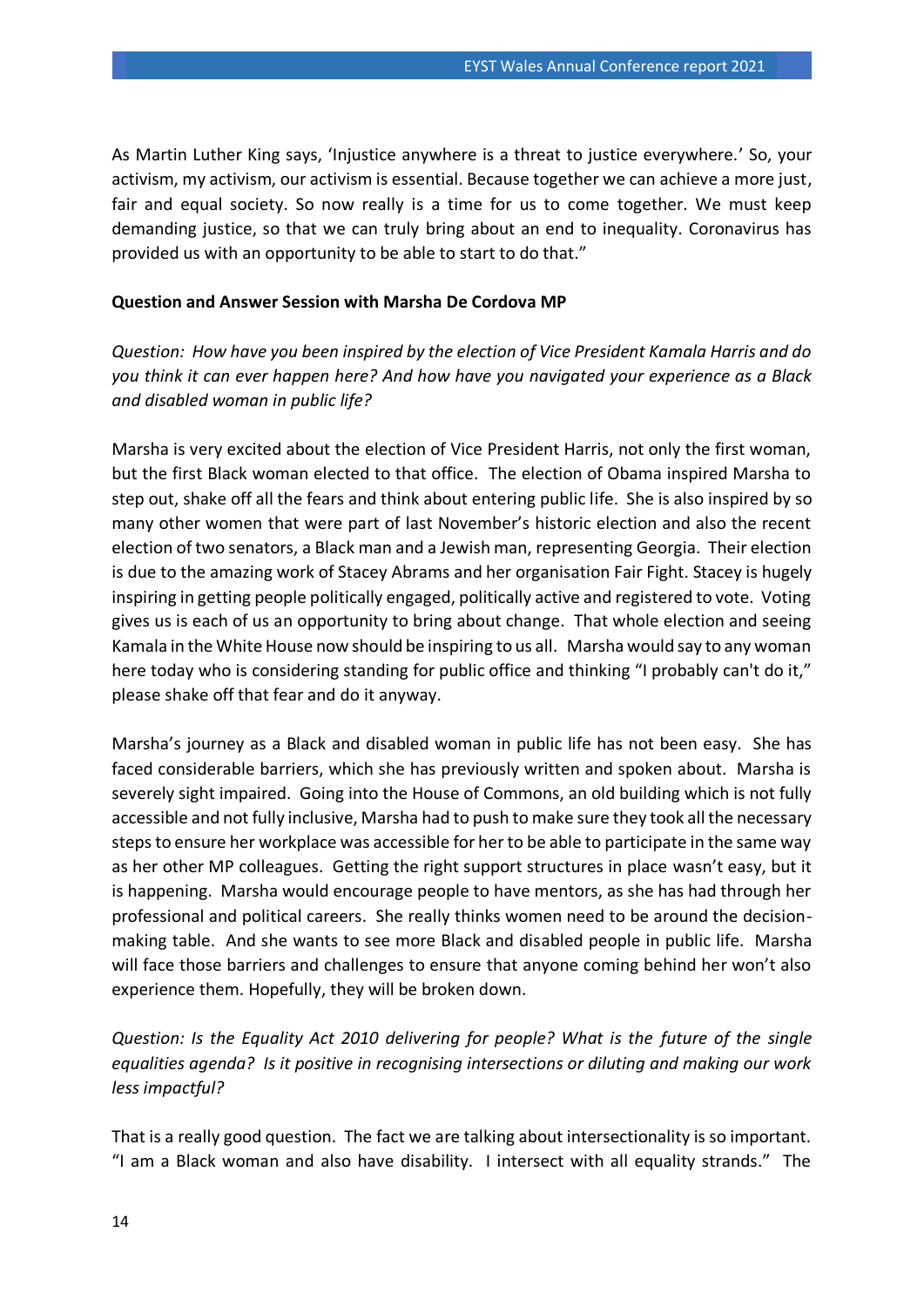Equalities Act came into effect in 2010 and unfortunately Labour left office so were not able to implement many aspects, such as the Socioeconomic Duty and requirements to report on gender and ethnicity statistics in public life. The next general election isn't until 2024, but we have seen with Covid and Black Lives Matter that structural racism, institutional racism, discrimination and injustice are still alive and kicking. We must do all we can to root them out and one remedy would be an additional piece of race equality legislation which builds on the Equalities Act. "I don't see that we will water down the other strands; they are all important." But race and class are big problems, so we need a piece of legislation to get at the root causes. Of crucial importance, representation at senior and executive levels in the workplace isn't great. Representation in parliament is better than previously, but can absolutely be better. They key is to keep striving and do better. She is inspired by the Biden-Harris administration, which has placed race equity as a core priority.

*Question: Wales Senedd elections take place in a few months with 16- and 17-year olds allowed to vote for the first time. How can politicians engage young people, particularly BAME young people, particularly some of their comments around Black Lives Matter?*

It is great that 16-17-year olds will be voting in Wales and Marsha wants to see that UK wide. It is so important to let young people know they have a stake in society. Her key priority in Battersea is increasing registration of young people. Politicians need to go where young people are at. Young people don't get news from BBC wales. They get it from alternative outlets and politicians need to be there. Politicians also need to personally engage with and talk to young people. "It's really simple to do, that's what we all need to do, and I do it myself in my own constituency. I go to where young people are at, and I talk to them about their issues." Marsha recently did a mini documentary spending time with young Black men and women, talking to them about experiences of anti-Black racism and the impact had on their lives. "For me it was such a revealing moment because obviously they look like me and we've all had very similar backgrounds and experiences. For them to have an opportunity to speak to a politician who was actually on that level and listening to them, meant so much." Politicians need to be where young people are, access their spaces and engage with them, because they need to know you are listening to them. No one can make excuses as now we have the virtual workspaces such as Instagram and Zoom.

[marsha.decordova.mp@parliament.uk](mailto:marsha.decordova.mp@parliament.uk)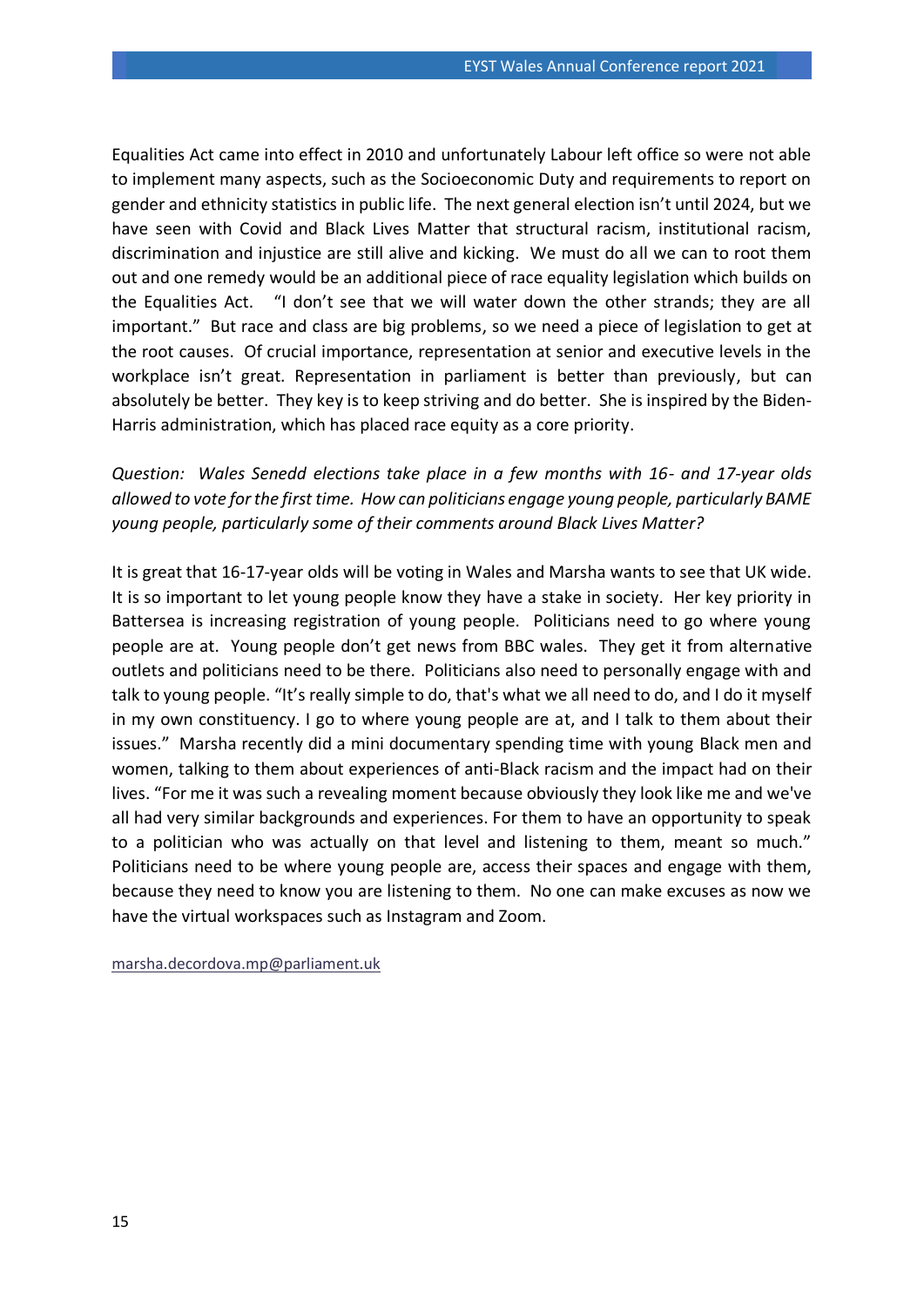## <span id="page-15-0"></span>**7. Educating the Educators: The Key to Sustained Change -** Rachel Clark, Founder, Promote Equality

*Rachel focusses on the importance of education in conveying messages about intersectionality, racial equity, solidarity and allyship.*

We need to fundamentally change the way we present anti-racism in the curriculum in order to achieve sustained change. Rachel is the granddaughter of Betty Campbell, the first black headteacher in Wales and a local councillor. A statue will be erected in her honour in Cardiff this year. Whilst that is a great achievement, the statistics on Black teachers



in Wales (and the wider UK) are still poor and there has been no black headteacher in Wales since. There is still such a long way to go to make things equal and fair for everybody.

Last summer, Rachel and a couple of friends created a resource for organisations to address systemic racism. They were driven by the reflections the country was going through, the Black Lives Matter movement and their own previous experience in schools as educators.

Rachel's salient point: *Educating the educators is the key to realising sustained change.* A lot of work has been done around equity in education, but poor outcomes for ethnic minority people remain the same for years and decades. There have been many previous reports about race relations in education in the UK but they haven't had an impact in making changes to date. The problem: we have been expecting change, whilst using the same approaches to ant-racist education for eons. Rachel explains that whilst there has been meaningful work around challenging behaviours in schools, that is just the iceberg. Below the surface, we need to challenge beliefs held by wide parts of society.

Black and ethnic minority educators are underrepresented at all levels of the education workforce and the majority of educators are White British. In order to change their mindsets and behaviours, White British educators need to develop an understanding of race relations and the experiences of minoritised children. Then in turn, they can frame the mindsets and behaviours of the next generation.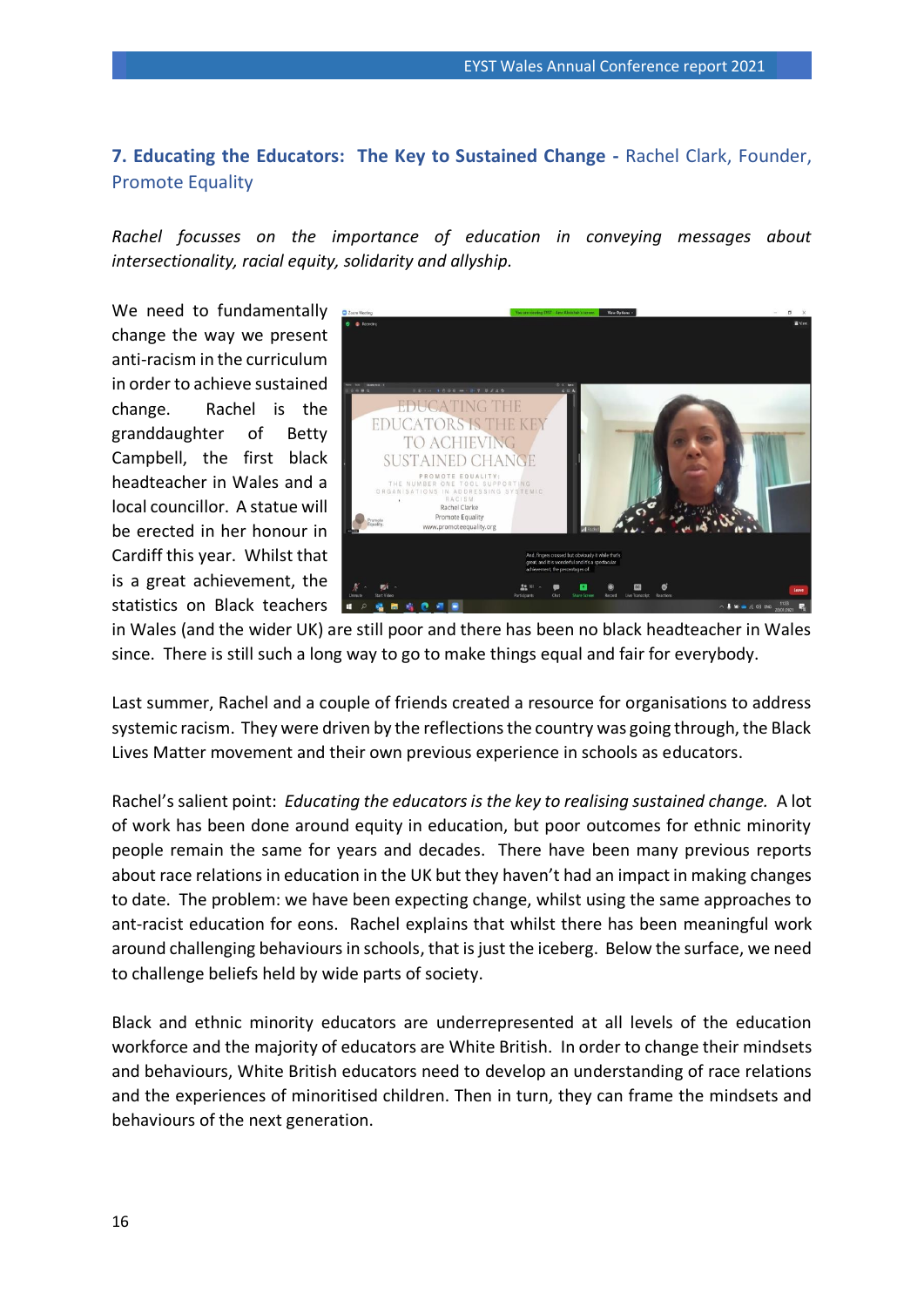Why is change needed? Ethnic minority people in the UK have made great contributions to society but we don't get to hear about them. And the outcomes for minorities, particularly people from Black backgrounds are incredibly poor. Black children are three times more likely to be permanently excluded. We must engage in hard thinking about how school leaders make the decision to exclude, what bias and racism has gone unchallenged in those decisions, and how to create checkpoints to have challenging conversations that feed into policy and practice.

Decisions are made by people who look the same, have the same experiences, are the same age band and possibly same gender. When will we have a situation where board rooms and leadership teams look like the people they represent or manage? Here, intersectionality is key. We need to have varied experiences in order to champion success and change for all. Currently, across all sectors, ethnic minority people and workers feel their voice will only be heard so far, if it is heard at all.

In classrooms, there are feelings of who belongs and who doesn't belong. Currently, who do we have procedures in place to support in classrooms? And who do we stand back from? Children should be able to walk into class with confidence in all their individualisms. Right now, on the whole, minoritized children do not have that confidence to be the "only one" in the classroom. Educators have a responsibility and a duty of care to ensure that the education is well suited for all.

The tool Rachel and her colleagues have created is a long term approach with different suites of training for school leaders and all staff, with attention to intersectionality, with a plan for forming steering groups and focus groups so that voice is heard in organisations. It has already started to do some great work in some schools and organisations that have taken it up.

#### [Rachel@promoteequality.org](mailto:Rachel@promoteequality.org) / [www.promoteequality.org](http://www.promoteequality.org/)

## <span id="page-16-0"></span>**8. Moving to Action as Allies: What Can We Do? -** Members of All Wales BAME Engagement Team

*Lenaine Foster-Bennett, Youth Policy & Participation Officer - Lenaine situates herself as a* Black woman of Jamaican heritage, born of immigrant parents. She grew up working-class and benefitted from getting an education at a Russel Group university; she has been awarded opportunities that her parents only ever dreamed of. Yet she understands there are many ways in which she is overtly, and obviously, privileged in being able bodied, being neurotypical, and being able to access resources based on the colour of her skin. Lenaine is relatively light skinned in comparison to her family and recognises there are a plethora of ways in which she personally benefits from systems that oppress people who have the exact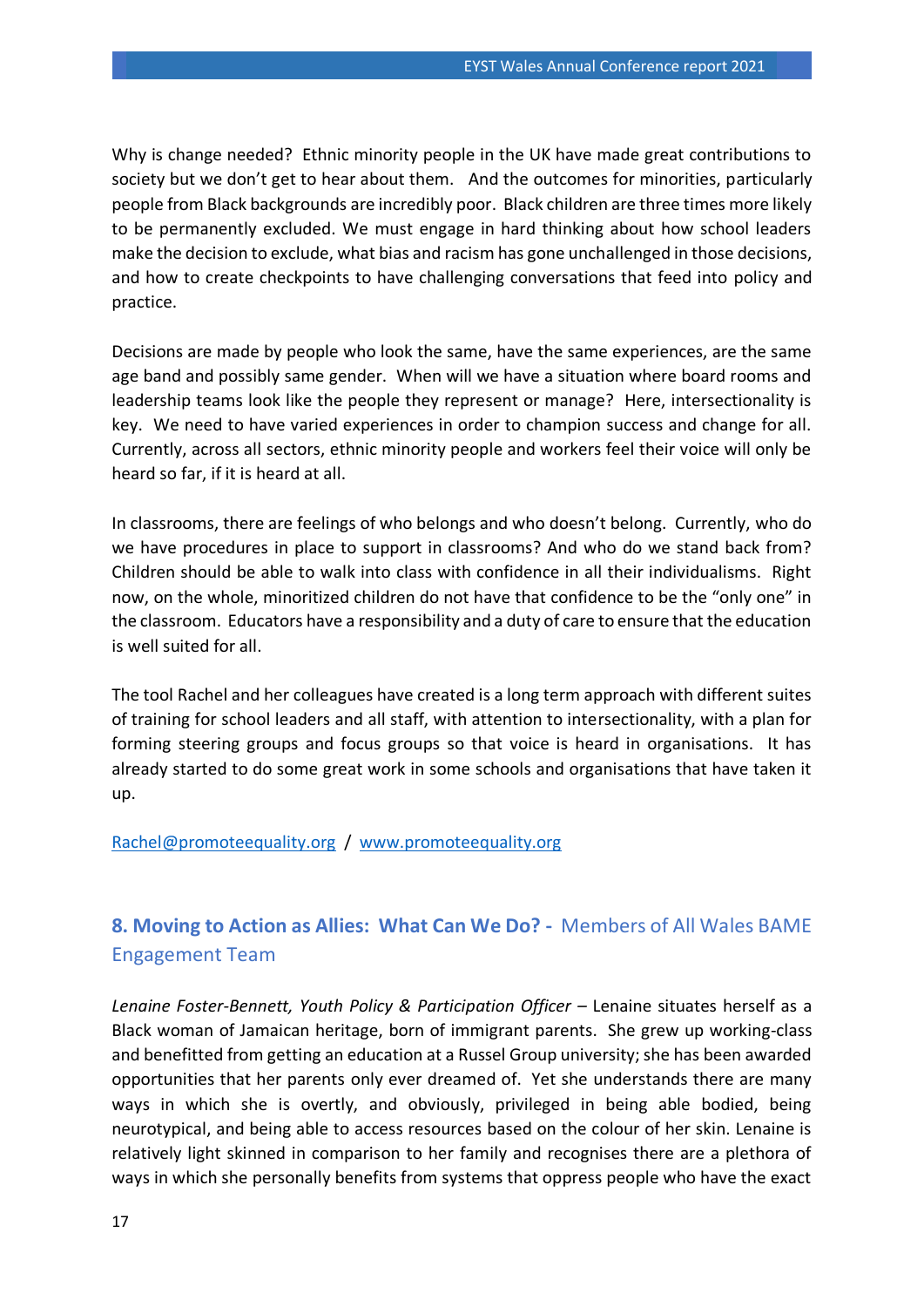same background as her. So, moving forward from this meeting, Lenaine pledges to put her support behind amplifying the voices of those who are gender non-conforming, those who are asylum seekers and refugees, for those who may not look like her - who may have facial disfigurements, and those who have not been afforded the opportunities and access that she has. She pledges to put her support and platform behind them, to amplify their voices and create a place where they feel as though they're being heard and understood. [lenaine@eyst.org.uk](mailto:lenaine@eyst.org.uk)

*Amr Alwishah, Youth Policy & Participation Officer –* Amr is an engineer by training but is doing social work because fighting for social justice is his passion. He resonates with the messages of the other speakers today. He resonates with Colin Heyman's message about the need to be allies. Amr acknowledges his



privilege as a man and as a White-passing man. He acknowledges that in certain situations, he will have privilege over many other individuals, but also recognizes the importance of intersectionality in his life. As a person of faith, and reflecting upon how that shapes his life, it is important to acknowledge that, Islamophobia is rooted within racism, so some people will be racist towards anything that looks or sounds Muslim. It's important to recognize that other people have those intersectionalities. Marsha acknowledged how being a Black woman and a person with disabilities has shaped her life. Essentially, Amr wants to resonate with everything that has been said and take his pledge today to acknowledge his privilege and stand up for what is right. If he is in a meeting and sees a Black woman being treated unfairly, he will say, "You are treating that person unfairly," because at that moment they are not going to have the privilege, he will and so needs to use that. And hopefully someone will resonate with that and pledge to do the same in the future. [amr@eyst.org.uk](mailto:amr@eyst.org.uk)

*Rahila Hamid, Gwent Regional Coordinator –* Rahila is a Newport resident for 40 years, a Muslim woman who landed in Wales about 39 years ago to get married. She has been a carer for 35 years and is a mother and a grandmother. She wishes she had been with EYST years ago, as in this environment she has developed in confidence to challenge people's attitudes, whilst addressing her own prejudices at the same time. Sometimes we don't realise they are there. Rahila reflects upon working with majority White British organisations or entering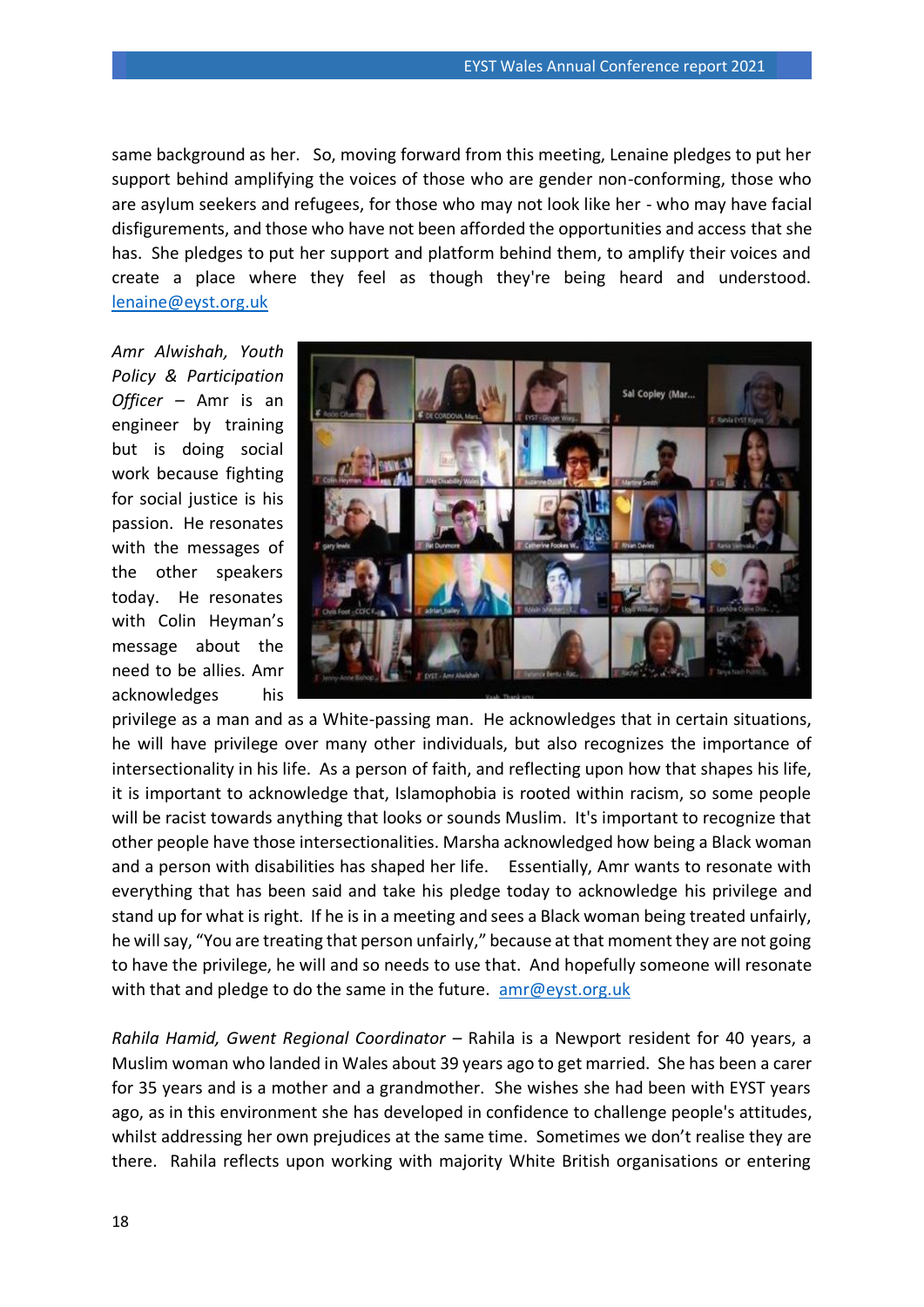meeting spaces with few minority faces or voices. Especially with her traditional dress and with her particular way of speaking English, some people may "look [her] up and down." Over the years, Rahila has grown in confidence and feels proud to be Muslim and proud to be Welsh as this is her home. So Rahila's pledge is to face challenges and adversity in her personal and professional life in these very challenging times with this pandemic. Rahila pledges to find her strength and be resilient, acknowledge and learn from mistakes, and to work together with all of you.  $rahila@eyst.org.uk$ 

#### <span id="page-18-0"></span>**9. Closing Remarks -** Right Honourable Mark Drakeford, First Minister of Wales

*The First Minister was originally scheduled to open the conference, but due to technical difficulties at the opening, he recorded this message, which was played to close the conference.* 

The First Minister was keen to take this invitation both because it came from EYST and because of the theme of intersectionality. Intersectionality is a very clumsy word for a topic that is complex and so important. Building alliances and a platform of solidarity is important to advancement in Wales. He will speak on this topic in two facets: 1) the current crisis we face in this pandemic and 2) the broader canvas.



Many will have seen the sobering figures published earlier this week about the number of Covid deaths across UK. In interviews, journalists often ask the First Minister why Covid has had such a terrible impact in UK, usually framing those questions around what went wrong. Why were decisions badly made? The First Minister thinks the explanation for our experience of the pandemic here is different. One, we are a small and crowded island. Two, Covid hit after a decade of austerity, when we were at a low ebb. The UK is the most unequal country in Europe and inequality explains much of the impact of Covid in the UK.

We know there are parts of Wales where Covid has layered upon disadvantages people already face and we certainly know this of Black, Asian and minority ethnic communities. In Wales, early in the pandemic, BAME leaders raised the flag about the differential impact and that's why the Welsh Government was rapidly able to put a group of people together, chaired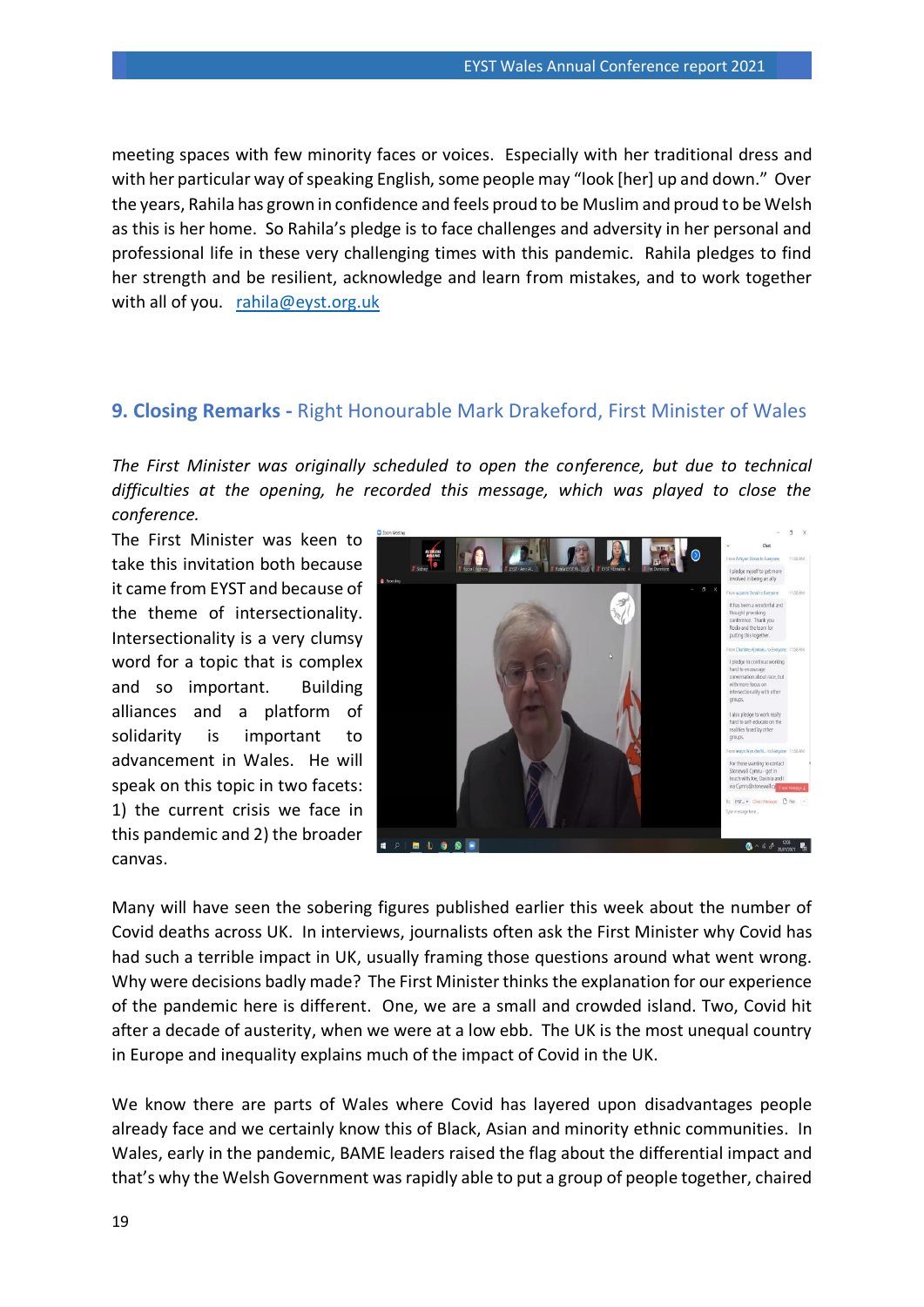by Judge Ray Singh, and directly advised by people with lived experience of Coronavirus in those communities. That led to Professor Kesh Singhal's work devising a risk assessment tool to help people from those communities keep safe in the workplace – a tool that has been used in the health service and other public services, including outside of Wales.

The work goes on to ensure that Corona does not fall unequally on different communities. It goes on in the vaccination programme that is currently rolling out. There are communities which are more vulnerable to messages from the far right of the political spectrum claiming that the vaccine is unsafe, ineffective or is a conspiracy by public services. The First Minister is extremely grateful to community health workers who are in communities explaining and trying to persuade people to take advantage of the protection that the vaccine will bring. That's often led by a brilliant group of GPs from the BAME community talking directly to community members about the clinical evidence. The First Minister is also hugely grateful to those faith leaders in Wales who are providing materials that can be read out at Friday prayers explaining that vaccination and the Muslim faith are not in conflict with one another and that it is safe from both a faith and clinical perspective to come forward for vaccination. That struggle continues, and we shouldn't be surprised because no progressive cause was ever won without a struggle.

That leads to the second part of the First Minister's reflections, that broader canvas. The group of people that got together around Judge Ray Singh didn't want only to look at causes of Coronavirus relating to the health and social care sector. They wanted to look at underlying socioeconomic causes of disadvantage here in Wales. That work was led by Professor Emmanuel Ogbonna and will contribute to the Race Equality Plan that the Welsh Government will publish. The First Minister is determined to publish that plan in these last weeks of the Senedd term, so that it is there ready and waiting after the election for an incoming Government to pick up and turn into action. To do that successfully, intersectionality must lie at the heart of those efforts.

We are each a bundle of identities – shaped by our class, ethnicity, sexuality, all those things that jostle around inside everyone of us every day. They make a difference to the sort of people we are and make a difference to the paths we are able to go down in our lives. Those identities matter more in some contexts than others, matter more at certain parts of our lives that others, but they are all part of who we are.

When we regard those different aspects of our identity as complementary and not in competition with one another, then we create a platform from which we can make the progress we want. That is absolutely true in today's conference and why it is so important and so exciting. Because this conference's themes of creating alliances is how we prevent ourselves from being drawn into false debates where we think that one form of identity trumps another. All the forms of identity discussed in today's conference matter. Every one of them has a struggle to make sure it is taken seriously and responded to as it needs to be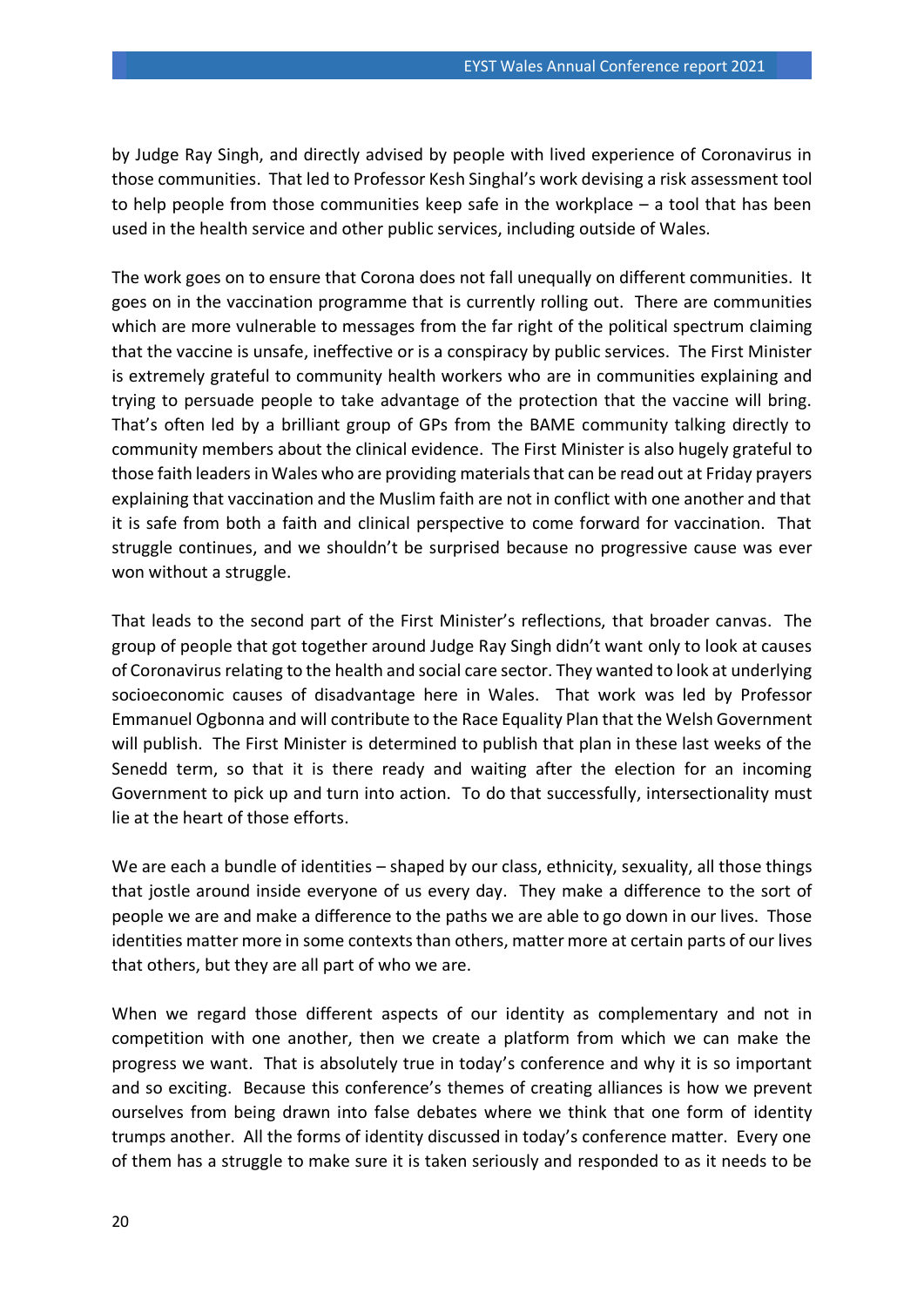here in Wales. But those struggles are complementary. They reinforce and strengthen one another. They don't undermine and should never be allowed to undermine the efforts of others who also need to make struggles. Because we are all a bundle of all those identities, all those different possibilities, we have a common cause in making sure that in Wales, we pool our resources, share our efforts, and display the solidarity at the heart of what this conference is all about and what the Race Equality Action Plan must be about.

The First Minister closes by thanking attendees for the efforts they make, for their contributions and for the work they will do together today and in the future. The Welsh Government will be alongside on that journey.

*Rocio Cifuentes closes with thanks for the BAME Engagement team, the partners who made suggestions for speakers, the speakers who have bowled us over with powerful speeches. She pledges that the four partner organisations for this conference aim to continue to work together intersectionally. Thanks everyone so much.*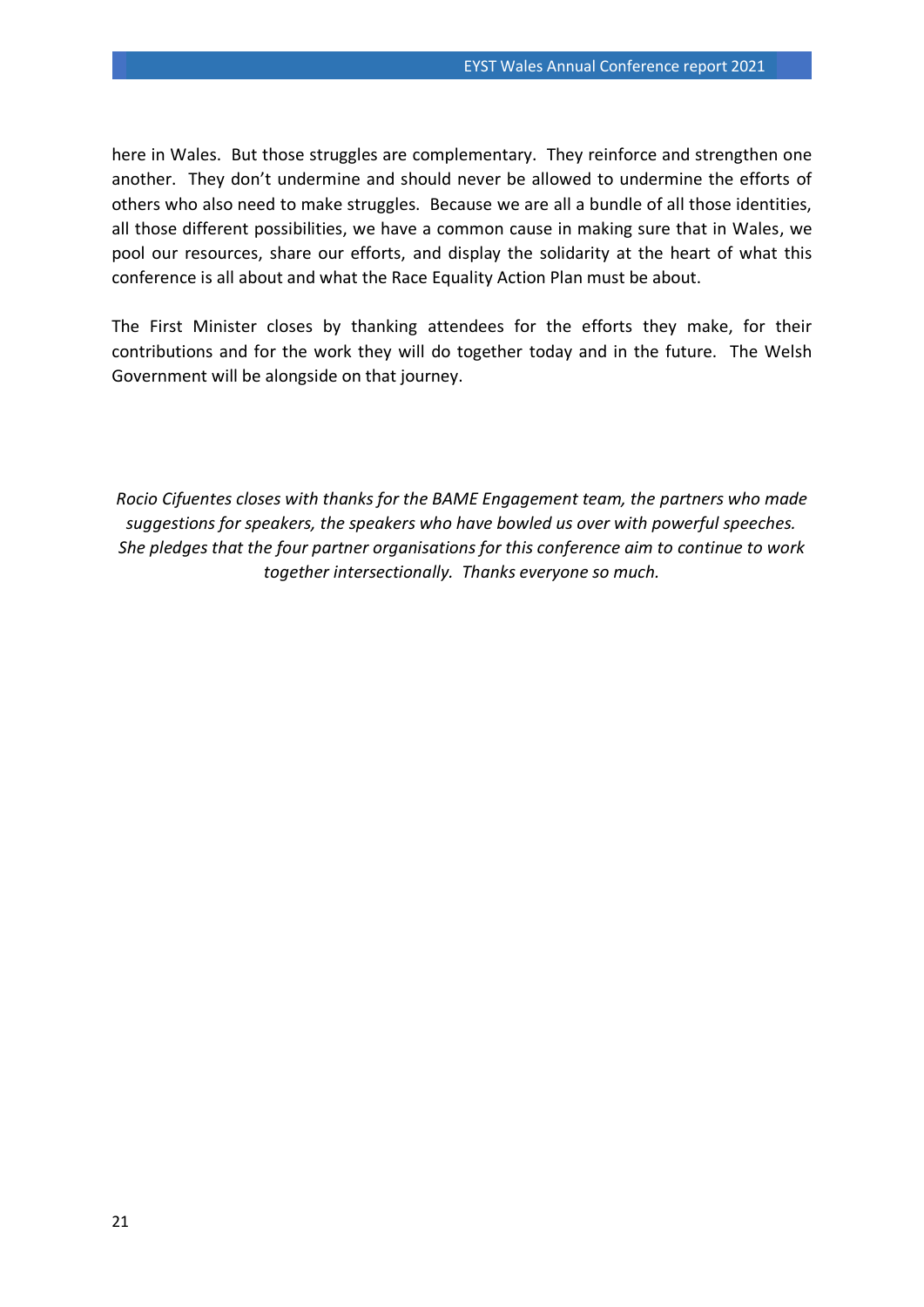#### <span id="page-21-0"></span>**Appendix 1 - Speaker Biographies**

**Colin Heyman, Diversity & Inclusion Specialist, Main-stream -** Colin Heyman is a Diversity and Inclusion expert, having worked in the field for over 20 years. His aim is to improve organisations' Equality, Diversity and Inclusion (EDI) practice, and to make EDI discussable. Issues of allyship have long been central to his work, from working with men on issues of gender equality, to more recently working on how white people can be allies to people of colour. He has a clear strategic view of how organisations can improve practice and extensive experience of working with a wide range of organisations,



to successfully improve EDI practice. He specialises in running groups of EDI champions, people from across an organisation who support EDI by taking action in their own area, to support culture change. The scheme run at the University of South Wales, Fairplay 30, won the Guardian University Award in the category of 'Advancing Staff Equality' in 2019. His passion for inclusion and better leadership in our world arises from both his own experience, and from a belief that improving people's leadership and EDI practice are vital to improving our world. [colin@maine-stream.co.uk](mailto:colin@maine-stream.co.uk) 



**Ourania Vamvaka, Cardiff University** – Rania is an ESRC-funded Doctoral Researcher in the School of Social Sciences at Cardiff University; my research focuses on experiences of LGBTQ+ people seeking asylum in Wales. Rania previously worked as Service Delivery Advisor (Develop) for the City of Cardiff Council Academy, a role in which she was awarded the Cooperative Councils Innovation Network Award for her original idea to create a Culture School Cardiff within the Academy to assist newly arrived Syrian Refugees to make

Wales their new home. Originally from Athens, Greece, Rania moved to the UK to pursue her MARes in Educational Research and her MSc in Educational Policy. Rania was a member of the European Youth Parliament and sat in the Committee of Employment and Social Affairs. In her free time she likes to take long hikes around Wales, read crime fiction, bake (and eat) lots of cakes. [raniavamv@gmail.com](mailto:raniavamv@gmail.com) / [glittercymru@gmail.com](mailto:glittercymru@gmail.com) / [Vamvaka-](mailto:Vamvaka-Tatsi01@cardiff.ac.uk)[Tatsi01@cardiff.ac.uk](mailto:Vamvaka-Tatsi01@cardiff.ac.uk) / Twitter: @raniavmk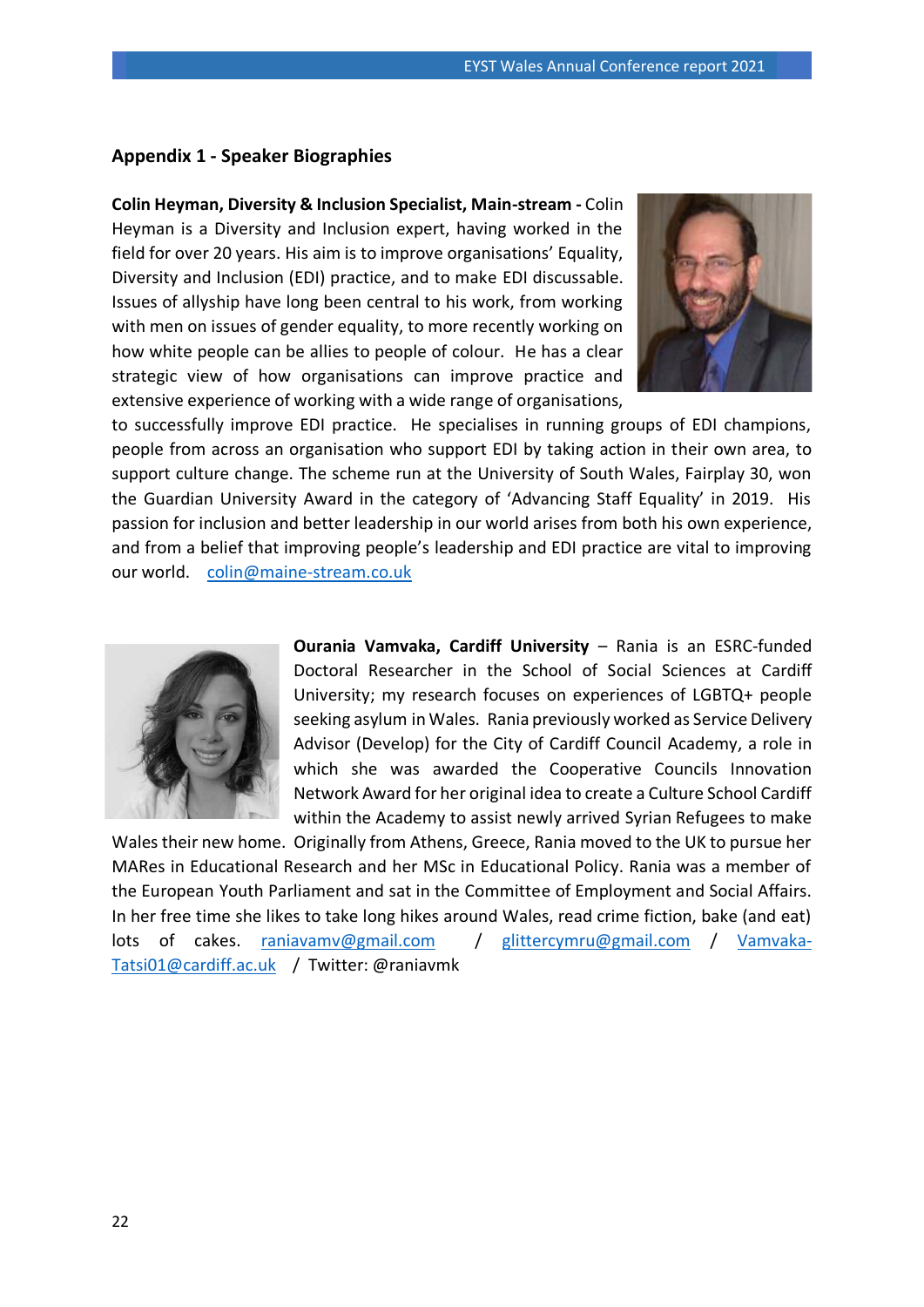

**Rachel Clarke, CEO & Co-founder Promote Equality** – As a mother, a Deputy Head, the grand daughter of the first Black Headteacher in Wales, Betty Campbell, and the daughter of a Headteacher in London, Rachel has an inherent understanding of education. She has developed strategies to implement positive change, ensuring racial equity is embedded throughout schools. Working with many leaders to improve schools, Rachel is a "passionate, dedicated and

inspirational educator, who strives for success with students and educators". She is motivated and driven by her refusal to leave the world in the same way she found it. [rachel@promoteequality.org](mailto:rachel@promoteequality.org) / [www.promoteequality.org](http://www.promoteequality.org/)

#### **Ginger Wiegand, Research & Policy Lead, All Wales BAME Engagement**

**Programme** - Ginger has 10 years' experience managing voluntary sector projects in Wales, having previously worked at Displaced People in Action and East Cardiff Communities First. She trained in cultural anthropology at University of Washington (Seattle) and Syracuse University, where she received a Fulbright-Hays Fellowship to study the commercialisation of folk dance in Accra, Ghana. On the All Wales Engagement team, Ginger has produced research reports on the state



of racial equity in Wales, including "Racism, Race and Schools in Wales" and "Experiences of Belonging and Living in Wales." She has also led the development and delivery of EYST's "Routes to Public Life" mentoring programme. Since lockdown began in March, Ginger led the team in establishing on online forum series investigating the impact of Covid 19 on ethnic minority people and communities in Wales and communicating that impact to Welsh Government and other public bodies. She is a trustee for Cardiff Third Sector Council and a Governor at Cathays High School. [ginger@eyst.org.uk](mailto:ginger@eyst.org.uk) / [www.eyst.org.uk](http://www.eyst.org.uk/)



**Rocio Cifuentes, CEO, EYST** - Rocio is an experienced, committed and values-driven third sector professional with over 20 years' experience specifically in the BME Third Sector in Wales. Rocio has led and developed EYST Wales since its inception in 2005, giving her specific knowledge of the BME Third sector in Wales and its specific strengths and challenges. EYST is also currently Welsh Government's appointed Lead Body for Race in Wales. Rocio is the daughter of political

refugees from Chile, who came to Wales with her as a baby and settled in Swansea. Brought up in Swansea, Rocio went on to attend Cambridge University, where she read Social and Political Science. Since 2017 she has been a Wales committee member of the Equality and Human Rights Commission. Rocio is also Chair of the Welsh Refugee Coalition, a successful network of over 40 organisations working to strengthen the voice of refugees and asylum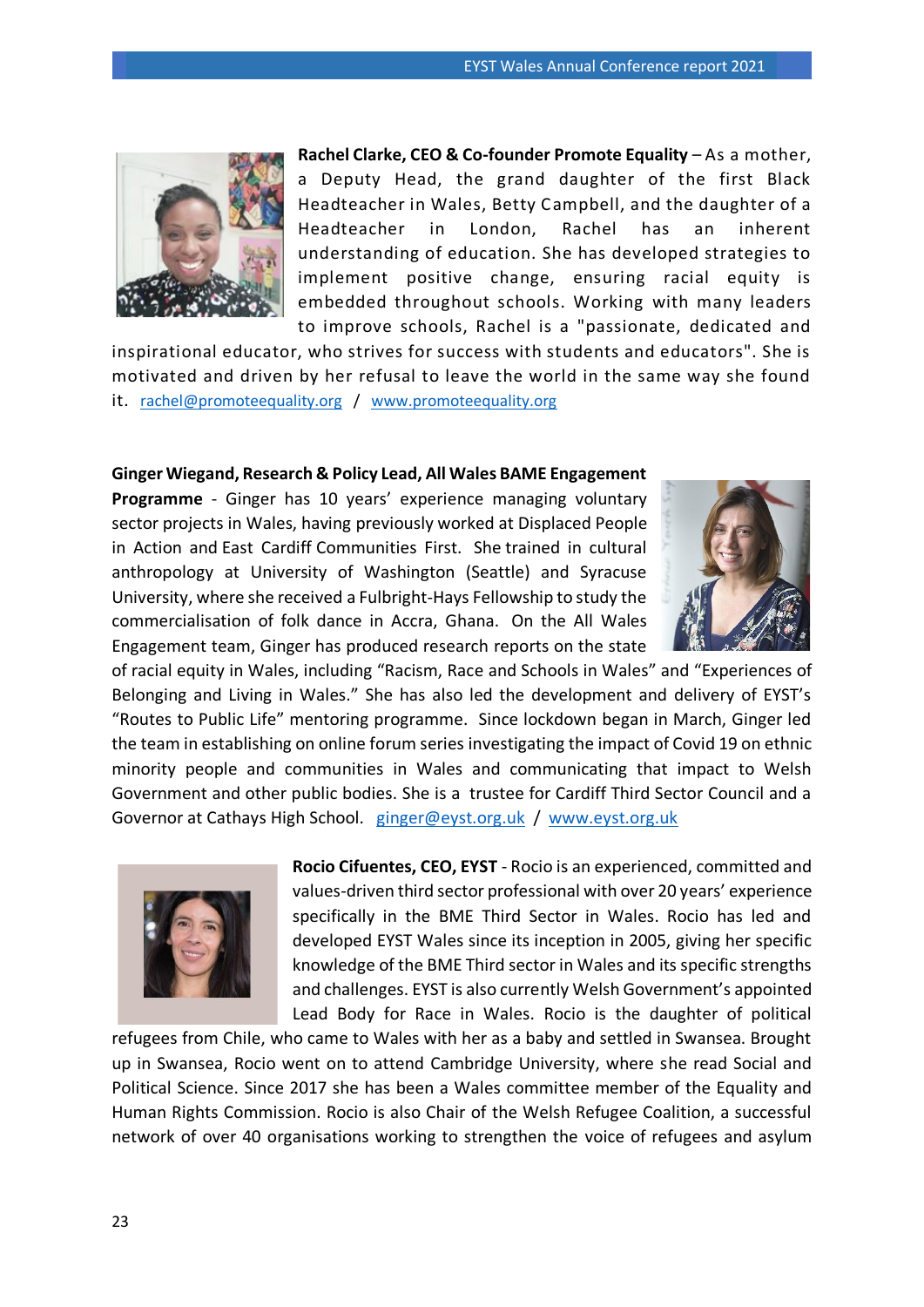seekers in Wales. Rocio is a school governor and a board member of WCVA, of Mixtup and of Friends of Cardiff Sickle Cell and Thalassaemia. [rocio@eyst.org.uk](mailto:rocio@eyst.org.uk) / [www.eyst.org.uk](http://www.eyst.org.uk/)

**Catherine Fookes, Director, Women's Equality Network** - Catherine joined WEN Wales as Director in 2018. Catherine is responsible for the overall strategic direction of WEN Wales and pushing forward WEN's vision of a transformed Wales, free from gender discrimination. Her previous role was Campaign Director at the Organic Trade Board where she helped treble the size of the organisation and raised funding of £10m for the organic industry. She has also worked as a Campaigner at ActionAid the Soil Association



and Sustain and has sat on various Government boards. Catherine is passionate about gender equality and has tried to ensure this is at the heart of everything she does both in work and outside of work as a school governor, as a trustee and as an active local campaigner.



**Rhian Davies, CEO, Disability Wales** - Rhian Davies, Chief Executive of Disability Wales since 2001 is a longstanding advocate for disability rights and equality. In 2017 she gave evidence at the UN in Geneva to the Committee on the Rights of Disabled People during its review of the UK Government's implementation of the Convention. Rhian chairs the Welsh Government's Framework for Action on Independent Living National Steering Group. From 2013 – 2016 she was Disability member on Welsh Government's Tackling

Poverty External Advisory Group and is a former member of the EHRC's Statutory Wales Committee (2007-2012). Rhian is responsible for the management and development of Disability Wales, including implementing work programmes, managing the staff and financial and material resources of the organisation, and ensuring that Disability Wales meets its legal obligations. Rhian represents the organisation in various partnerships and supports the Directors to fulfil their roles and responsibilities.

**Iestyn Wynn, Campaigns, Policy and Research Manager, Stonewall Cymru** – Iestyn is an experienced public affairs manager and campaigner and has worked in both the third and public sectors. His background is in campaigning, public engagement and communications. Iestyn is an eager individual with a passion for advancing the rights of LGBT people, mental health awareness, human rights and political engagement. He continues to lead Stonewall Cymru's campaigning and policy work in Wales with his



focus recently being on securing trans rights and the development of an LGBT inclusive Curriculum for Wales among other key projects such as working with the Welsh Government to establish Wales's first LGBT Action Plan.